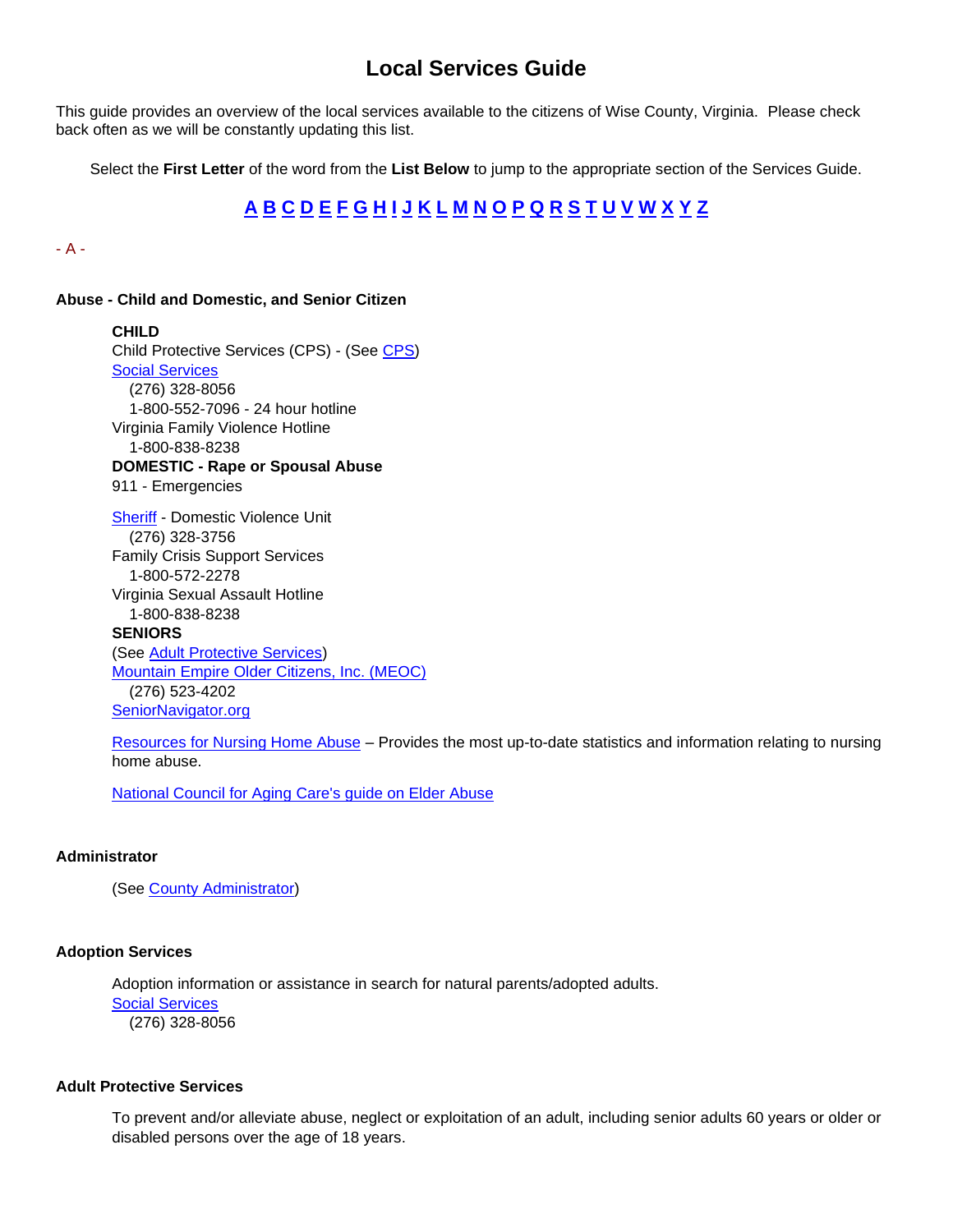## **Adult Services**

To promote self-reliance, personal responsibility and independence through protection and coordination of supportive community resources and community based services.

Services: maximizing self-sufficiency; preventing inappropriate institutionalization of impaired adults; assisting with appropriate placement when necessary; incapacitated adults to reside within their home setting for as long as possible.

[Developmental Services, Inc.](https://www.frontierhealth.org/developmental-disabilities-services/) - Frontier Health

(276) 523-0682

Junction for Independent Living (276) 679-5988

[Social Services](http://www.wisecounty.org/DSS/dss.html) (276) 328-8056

## **Aging/Elderly Services**

# **ADVOCACY AND SUPPORT SERVICES**

To prevent unnecessary and/or inappropriate institutionalization of older persons by the development and maintenance of comprehensive user-friendly community based long term care services; recognizing that families provide the bulk of care for older people and then developing a user-friendly comprehensive infrastructure to support family caregivers; and by serving as an active and responsible advocate on issues effecting older persons.

Services: Specialized and public transportation (for all ages); Family Support (caregivers, personal care, Alzheimer's, senior volunteers); Nutrition and Wellness (Cancer support, employment services, meals on wheels, socialization and recreation); Elder Rights and Security (abuse prevention, legal and other counseling services). [Mountain Empire Older Citizens, Inc. \(MEOC\)](http://meoc.org/)

(276) 523-4202

# **REAL ESTATE TAX RELIEF FOR ELDERLY AND DISABLED**

Qualifying individuals can receive up to \$150.00 credit toward the County real estate taxes on their home. [Commissioner of Revenue](http://www.wisecounty.org/CommRev/commrev.htm)

(276) 328-3556

**[SeniorNavigator.org](http://www.virginianavigator.org/sn/senior-navigator-home-page)** – "Your One-Stop Source for Information and Access to Community Programs and Services: Empowering Seniors and Caregivers to Navigate. SeniorNavigator helps hundreds of thousands of seniors and caregivers each year, guiding them to the vital support and information they need and equipping them with valuable tools to make educated decisions."

[Senior Living Directory](http://www.seniorliving.org/virginia/) - "strives to be the most complete and unbiased source of lifestyle options for older citizens. We have tried to list EVERY elder lifestyle option (no kidding). We are also focusing on retirement planning, money and finance for seniors because we know that the wave of 76 million baby boomers is probably under prepared for the difficulties of retirement."

# **[SOCIAL SECURITY](http://www.ssa.gov/)**

# (276) 679-7633

[Virginia Assisted Living Directory](http://www.assisted-living-directory.com/content/virginia.htm) is a free and useful resource for Assisted Living, Alzheimer's, and long-term care available within the Commonwealth of Virginia.

## **AIDS Awareness**

(See [HIV/AIDS\)](#page-16-0)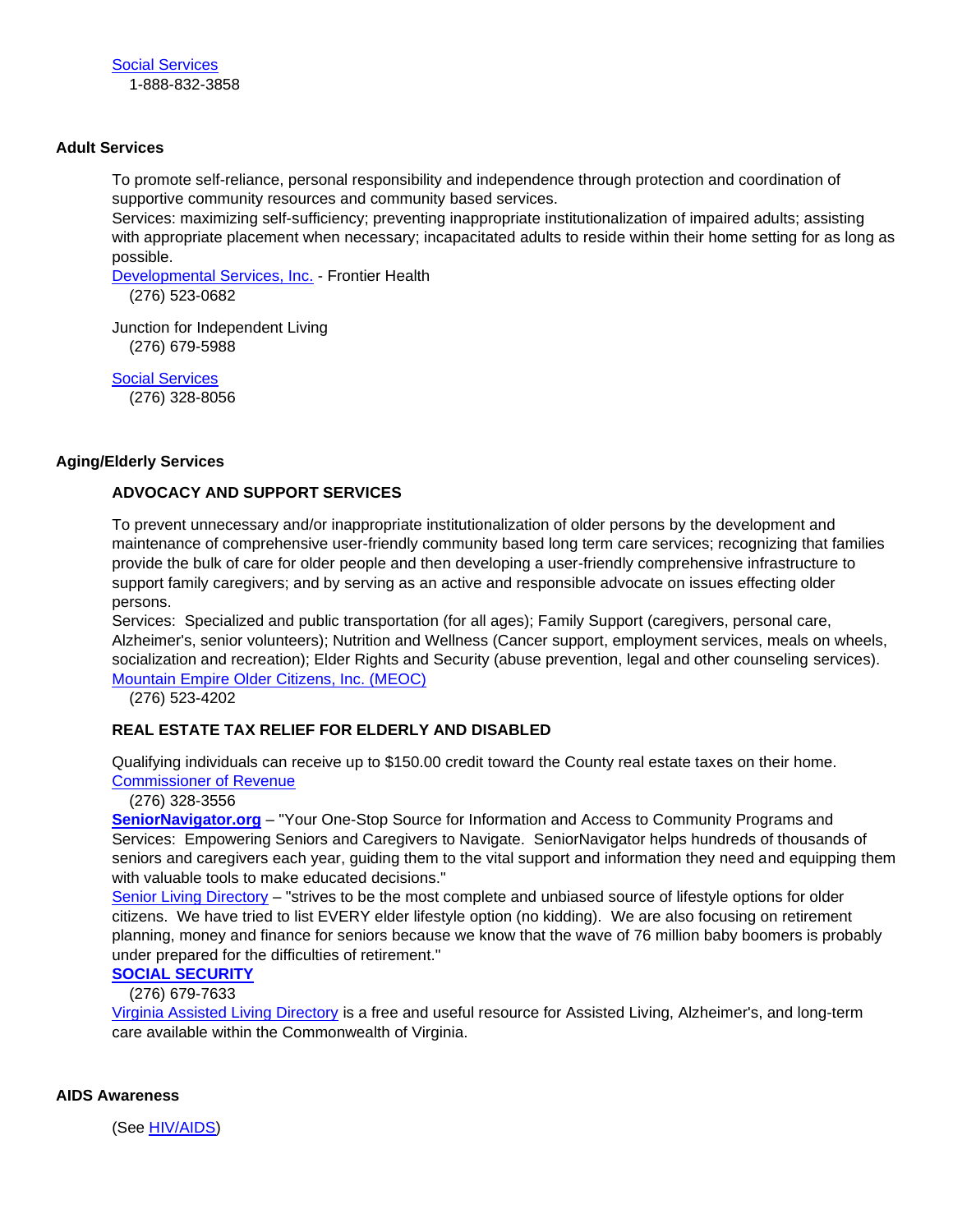# **Airport**

**[Lonesome Pine Airport](http://www.airnav.com/airport/LNP)**, with a 5,400-foot runway, is the primary corporate air terminal for business and industry in Southwest Virginia. [Liberty Flying Service,](http://www.airnav.com/airport/LNP/LIBERTY) a private commercial vendor, offers: charter service; sightseeing tours; aircraft rental; flight training; and other aviation management and operational services. (276) 328-5300

#### **COMMERCIAL SERVICE**

[Tri-Cities Regional Airport \(TRI\)](http://www.triflight.com/) in Blountville, Tennessee, is a full-service commercial airport (passenger service & cargo) that serves East Tennessee, Southwest Virginia, Western North Carolina and parts of Kentucky. Nonstop Passenger Service to six major hubs is available from the following carriers:

[Delta Connection](http://www.delta.com/planning_reservations/plan_flight/flight_partners/delta_connection_carriers/index.jsp) [\(ASA\)](http://www.flyasa.com/), [United Express,](http://www.united.com/) [U.S. Airways,](http://www.usairways.com/) and [Northwest Airlink.](http://www.nwairlink.com/) (423) 325-6000

#### **Alcohol and Drug Abuse**

ABC (Alcoholic Beverage Control) Violations 1-800-552-3200 [Alcoholics Anonymous](http://www.aa.org/) (276) 523-4545 (local chapter) [Drug Abuse Resistance Education \(DARE\)](http://www.dare-america.com/) is designed to provide accurate information about drugs and alcohol; teach students the necessary decision-making skills; show students how to resist negative peer pressure; suggest healthy alternatives to drug use; and build confidence and self-esteem. **[Sheriff](http://www.wiseso.net/)** 

 (276) 328-3756 Drug Violation Hotline (VA State Police) 1-800-553-3673 [Office on Youth](http://lonesomepineofficeonyouth.org/) (276) 523-5064 Planning District One Community Services Board (276) 523-2562 Parent to Parent Program - A parenting skills workshop with a strong drug and alcohol prevention focus. (276) 523-0682 [Wise County Behavioral Health Services](https://www.frontierhealth.org/mental-health-services/) - Frontier Health (276) 523-8300 or (276) 523-8360

# **Animal Bites**

All animal bites to human beings must be reported within 24 hours. All wildlife bites or attacks to pets or wildlife acting abnormally must be reported. The Animal Control Officer works from the County Administrator's Office and the County animal shelter located in the Josephine community near Norton, Virginia. [Animal Control](http://www.wisecounty.org/AnmlCtrl/index.html)

(276) 328-2321 (276) 679-6750 (Animal Shelter)

## **Animal Control**

To report animal cruelty, stray pets, wildlife bites or attacks, or to inquire about impounded pets. [Animal Control](http://www.wisecounty.org/AnmlCtrl/index.html) (276) 328-2321 (276) 679-6750 (Animal Shelter)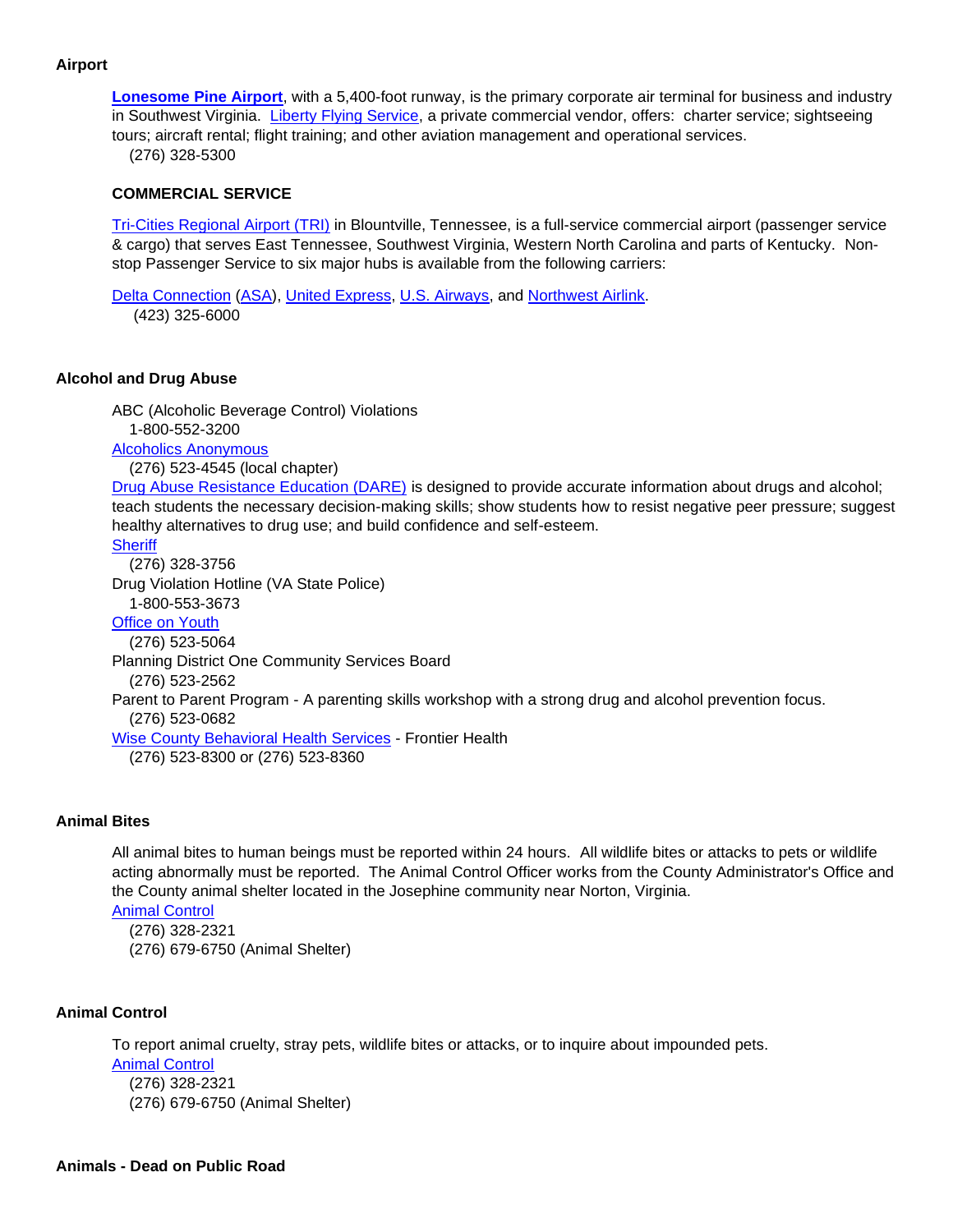# **Auction of Surplus County-Owned Property**

Disposal of surplus county vehicles and equipment, not including lost and found or confiscated property. [County Administrator](http://www.wisecounty.org/Coadmin/coadmin.html) (276) 328-2321

[Back to Top](#page-0-2)

<span id="page-3-0"></span>- B -

## **Baby Care**

(See [Infant Programs\)](#page-18-1)

## **Bidders List**

For information regarding placement on the bidders list. [County Administrator](http://www.wisecounty.org/Coadmin/coadmin.html) (276) 328-2321

## **Birth Certificates**

For applications and copy of existing records. State Department of Health [Office of Vital Records and Health Statistics](http://www.vdh.virginia.gov/Vital_Records/index.htm) P.O. Box. 1000 Richmond, VA 23208-1000 (804) 662-6200

## **Birth Control Services**

Services are offered with payment determined according to eligibility and income.

#### [Health Department](http://www.vdh.virginia.gov/LHD/lenowisco/index.htm)

 134 Roberts Ave, SW Wise, VA 24293 (276) 328-8000

# **Blood Pressure Screening**

#### [Health Department](http://www.vdh.virginia.gov/LHD/lenowisco/index.htm)

 134 Roberts Ave, SW Wise, VA 24293 (276) 328-8000

#### **Blue Ridge Poison Center**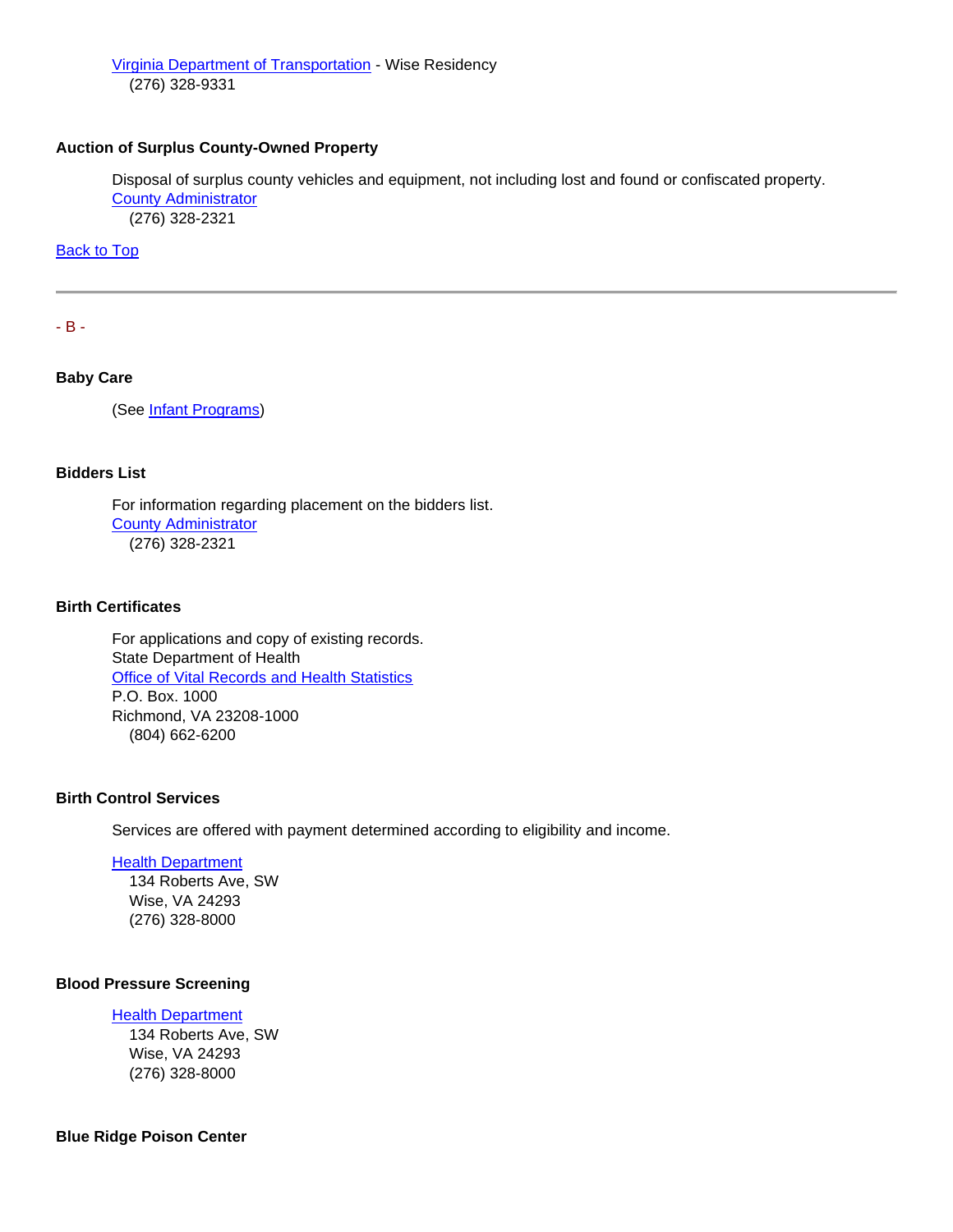Provides general poison information and poison management advice to over 2.8 million residents in 63 counties of Central and Western Virginia. Staffed by trained specialists in poison information and a Medical Toxicologist, the center is open 24 hours-a-day.

[UVa Blue Ridge Poison Center](http://www.healthsystem.virginia.edu/internet/brpc/) 1-800-222-1222

#### **[Board of Supervisors](http://www.wisecounty.org/BOS/bos.html)**

The county is governed by an eight-member [Board of Supervisors](http://www.wisecounty.org/BOS/bos.html) elected by the county districts for four-year staggered terms. For information about Board meetings and other activities: [County Administrator](http://www.wisecounty.org/Coadmin/coadmin.html) (276) 328-2321

## **[Budget](http://www.wisecounty.org/finance/finance.html#budgets)**

Preparation of financial and management information and guidance for the [Board of Supervisors.](http://www.wisecounty.org/BOS/bos.html)

[County Administrator](http://www.wisecounty.org/Coadmin/coadmin.html) (276) 328-2321

#### **Building Inspection**

All structures and buildings are required to be maintained in compliance with minimum standards to ensure public health, safety and welfare.

[Building and Zoning Dept.](http://www.wisecounty.org/BuildingDept/fee.html) (276) 328-7119

#### **Building Permit**

Whenever constructing, altering, repairing or converting the use of a building, structure or associated equipment, a permit is required.

[Building and Zoning Dept.](http://www.wisecounty.org/BuildingDept/fee.html) (276) 328-7119

#### **Burning Regulations**

[Virginia Dept. of Forestry](http://www.dof.virginia.gov/fire/safety/index.htm) - Fire Safety Tips (276) 523-0903

#### **Business Assistance**

[Economic Development](http://www.wisecountydevelopment.org/) assists qualified existing businesses and recruits new business to the county. Services: provides real estate and building information; facilitates development of sites and buildings for new and expanding businesses; and disseminates information to the county's corporate citizens; and some small businesses assistance.

County Administrator - [\(Economic Development\)](http://www.wisecountydevelopment.org/)

(276) 328-2321

[MECC Small Business Business Development Center \(SBDC\)](http://www.mecc.edu/sbdc/) is a partnership with the U.S. Small Business Administration. The SBDC provides one-on-one counseling, business education opportunities and resources to help small business owners or managers improve their business. Contact [Tim Blankenbecler,](mailto:tblankenbecler@mecc.edu) SBDC Director, for more information.

(276) 523-6529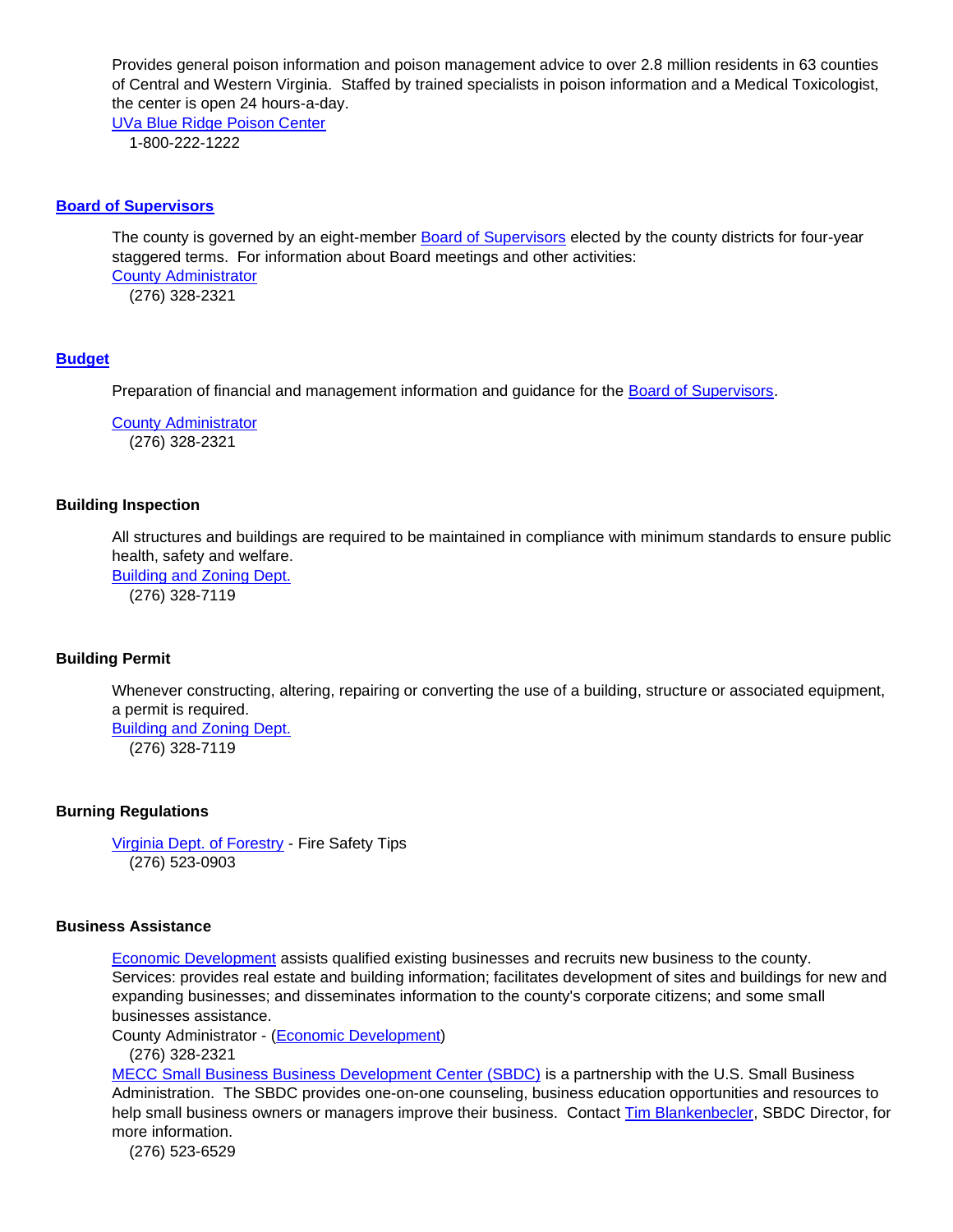#### **Business Licensing (Contractor's)**

All contractor's performing services within the unincorporated areas of Wise County, VA and gross receipts in excess of \$50,000.00 annually are required to obtain a Contractor's License. (The incorporated towns of Wise County have their own business license ordinances and they should be contacted directly for questions regarding their particular requirements.)

[Commissioner of Revenue](http://www.wisecounty.org/CommRev/commrev.htm) (276) 328-3556

#### **Business and Neighborhood Watches**

Sheriff's Office - Crime Prevention Unit coordinates this program and conducts home and business security surveys on request. **[Sheriff](http://www.wiseso.net/)** 

(276) 328-3756

[Back to Top](#page-0-2) 

<span id="page-5-0"></span>- C -

#### **Cancer Awareness** (Breast and Cervical)

[Health Department](http://www.vdh.virginia.gov/LHD/lenowisco/index.htm)  134 Roberts Ave, SW Wise, VA 24293 (276) 328-8000

**[Mountain Laurel Cancer Support and Resource Center](http://www.meoc.org/mountainlaurelcancercentermeoc.htm)** 

 (276) 523-4202 (800) 252-6362

## **Channel 19 - ComCast Cable Channel 67 - InterMountain Cable**

#### **Wise-TV (PEG channel)**

Wise County Public, Educational and Government (PEG) information channel on **ComCast Cable channel 19** and **InterMountain Cable channel 67**. Tune in for Board of Supervisors meetings, School Board meetings, educational programs, change of schedule notices for schools, other public notices, etc. (276) 338-2321

#### **Child Safety Programs**

**[Sheriff](http://www.wiseso.net/)** 

 (276) 328-3756 [Office on Youth](http://lonesomepineofficeonyouth.org/) (276) 523-5064

#### <span id="page-5-1"></span>**Child Protective Services**

Program to promote the well-being of children under 18 and strengthen families. Services: investigates allegation of child abuse and neglect; provides or arranges for appropriate services for children and families when abuse and neglect has occurred; information and referral; and on-going counseling. [Social Services](http://www.wisecounty.org/DSS/dss.html)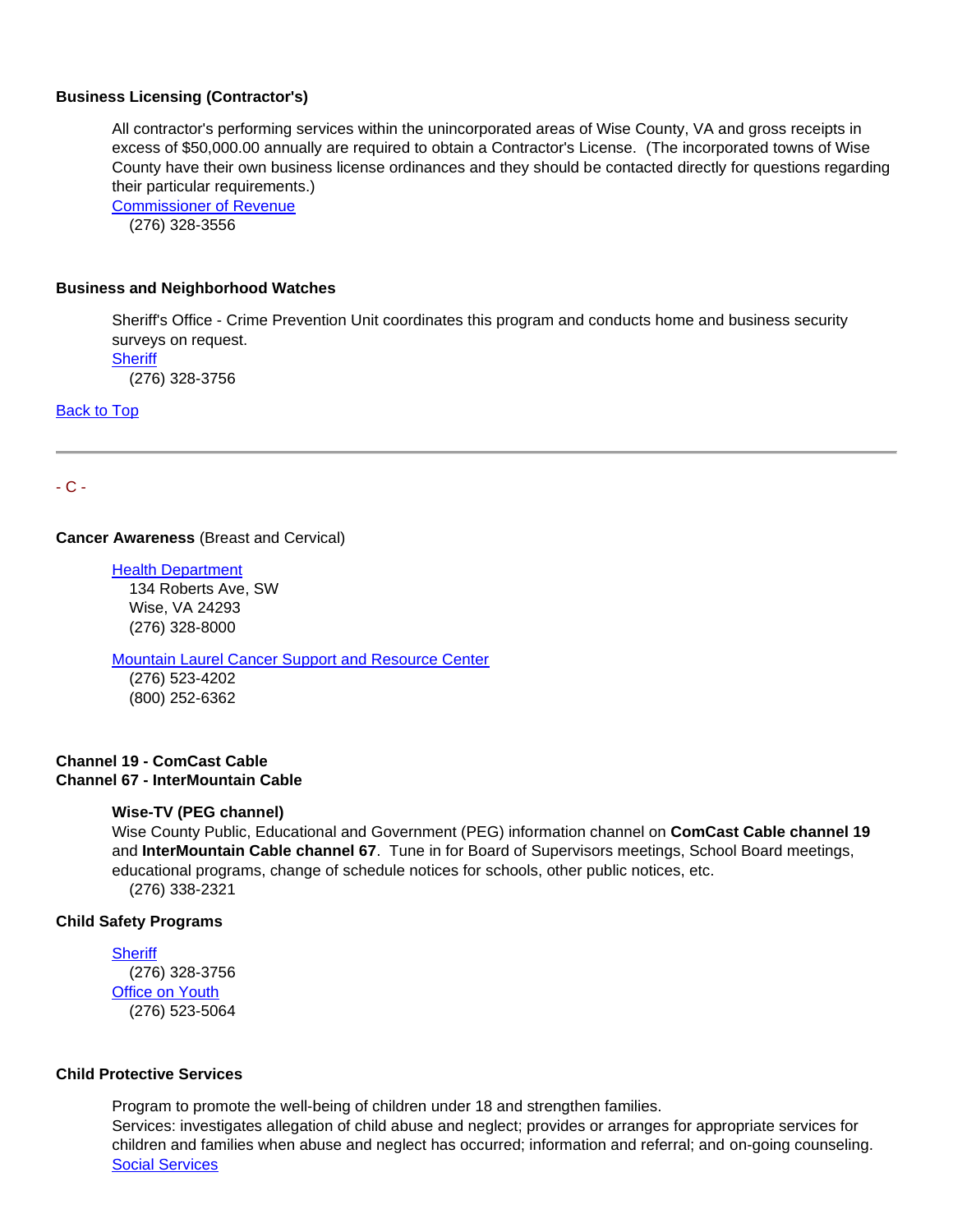(276) 328-8056 or 1-800-552-7096 (Statewide 24-hour hotline)

#### **Children's Specialty Services**

Specialized services for children with chronic and disabling conditions offered by the Health Department.

[Health Department](http://www.vdh.virginia.gov/LHD/lenowisco/index.htm) 

 134 Roberts Ave, SW Wise, VA 24293 (276) 328-8000

#### **Communicable Diseases**

Provides surveillance, investigation and education of all reportable communicable diseases.

[Health Department](http://www.vdh.virginia.gov/LHD/lenowisco/index.htm)

 134 Roberts Ave, SW Wise, VA 24293 (276) 328-8000

## **Community Centers**

These buildings are available to rent for reunions, receptions, parties, and other special occasions. You must reserve the center in advance by paying a deposit (refundable if the facilities remain in good condition) and a rental fee.

**(NOTE: As of January 1, 2016, the fees at all locations is \$50.00 deposit and \$40.00 for the rental)**. **Dorchester Community Center Stephens Community Center**

**Tacoma School Community Center** (276) 328-2321 - [County Administrator](http://www.wisecounty.org/Coadmin/coadmin.html)

# **Concealed Weapon/Hand Gun Permits**

Applications for concealed weapon permits.

[Circuit Court Clerk](http://www.courtbar.org/) (276) 328-6111

# **Consumer Education**

[Coorperative Extension Service](http://offices.ext.vt.edu/wise/) (276) 328-6194

## **Consumer Safety Information**

[ConsumerSafety.org](https://www.consumersafety.org/) presents health & safety information for children, families, patients, and seniors, as well as, consumer related news stories.

#### <span id="page-6-0"></span>**Convenience Centers and Can Sites**

Manned secure Convenience Centers and Can Sites are available throughout the county to receive all normal household solid waste. All commercial waste or amounts of household waste in excess of one pickup truck load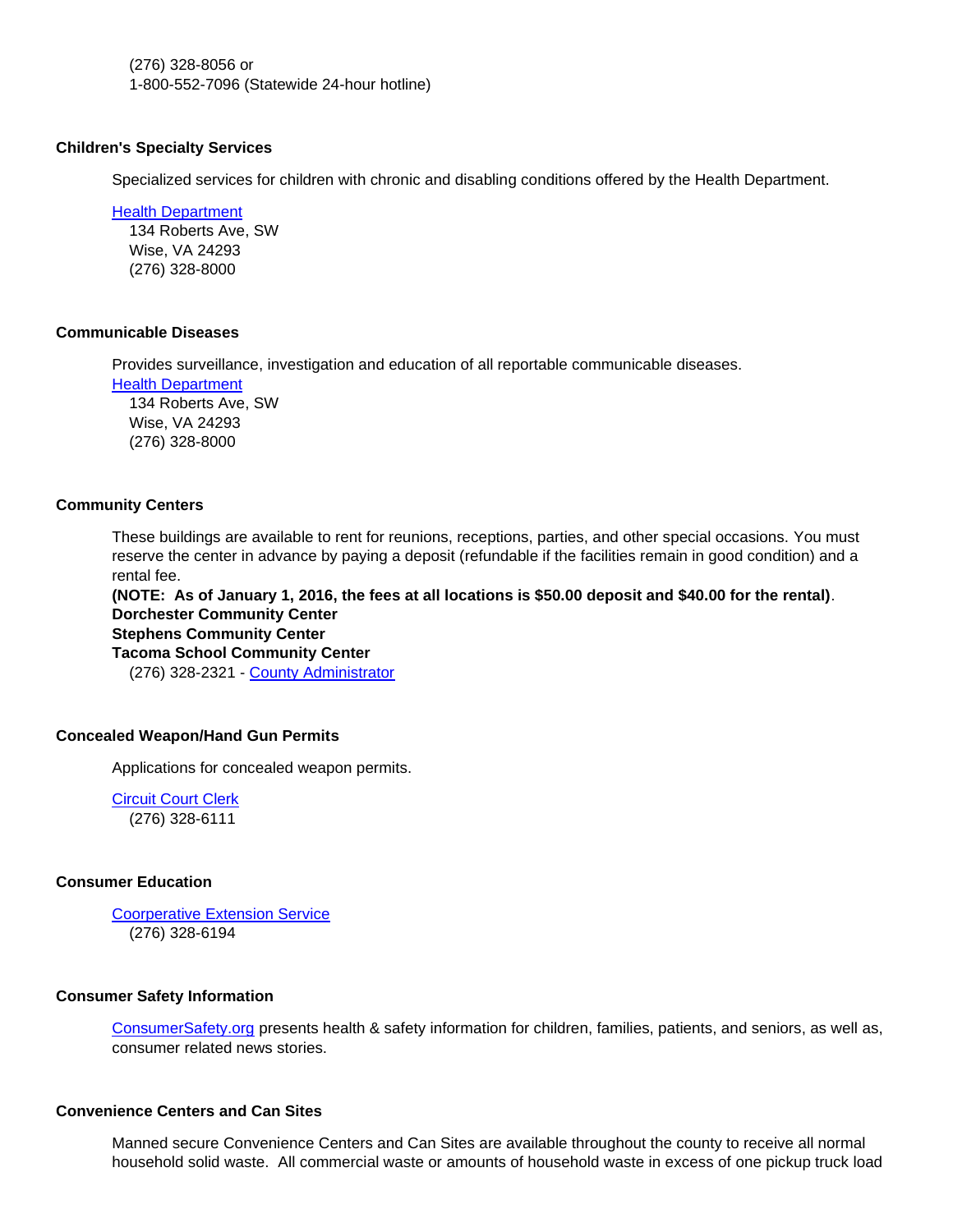will be directed to the [County Landfill](#page-19-2) on Kent Junction Road in the Blackwood community near Norton. Assistance is available at these sites for those requiring help disposing of their garbage. Open during the following hours (as of Monday, Aug. 15, 2016):

## **Mon. – Sat.: 8:00 a.m. – 6:00 p.m. & Sunday: 12:00 p.m. – 5:00 p.m.**

## **CONVENIENCE CENTERS**

- **Bull Hill** Bull Run Rd. (US 58A) near Virginia City, St. Paul VA (276) 762- 5331
- **East Stone Gap** 2314-B Preston Rd., East Stone Gap VA (276) 523-2989
- **Esserville** 5736 Industrial Park Rd., Norton VA (276) 679-3600
- **Fairgrounds** 6601 Hurricane Rd., Wise VA (276) 328-6142
- **Flatwoods** Dungannon Rd., Coeburn VA (276) 395-7299
- **Indian Creek** 9800-A Orby Cantrell Hwy., Pound VA (276) 796-4887
- **Josephine** 6221-B Kent Junction Rd., Norton VA (276) 679-1740
- **Toms Creek** 12104 Toms Creek Rd., Coeburn VA (276) 395-3635

## **CONVENIENCE CAN SITES**

- **Appalachia** 2449 Exeter Rd., Appalachia VA (276) 565-1826
- **South Fork** 6011 North Fork Rd., Pound VA (276) 796-4610

## **Counseling Programs**

# **CLINICAL SERVICES**

Provides outpatient, individual, group, family and marital counseling; community programs for chronically mentally ill adults; and community programs for seriously emotionally disturbed children. Planning District One Community Services Board

(276) 523-256[2](https://www.frontierhealth.org/mental-health-services/)

[Wise County Behavioral Health Services](https://www.frontierhealth.org/mental-health-services/) - Frontier Health

(276) 523-8300 or (276) 523-8360

## **PREVENTION AND RESIDENTIAL SERVICES/SERVICE COORDINATION**

Provides parenting classes; programs for divorcing families; child behavior management consults for parents; coping with attention deficit hyperactivity disorder; stress and anxiety management; substance abuse prevention; community development in low-income neighborhoods; disability awareness counseling; parenting child with disabilities; and support for siblings of persons with disabilities.

[Independence House](https://www.frontierhealth.org/developmental-disabilities-services/) - Frontier Health

(276) 523-4357

## [Office on Youth](http://www.lpoy.org/)

 (276) 523-5064 Planning District One Community Services Board (276) 523-2562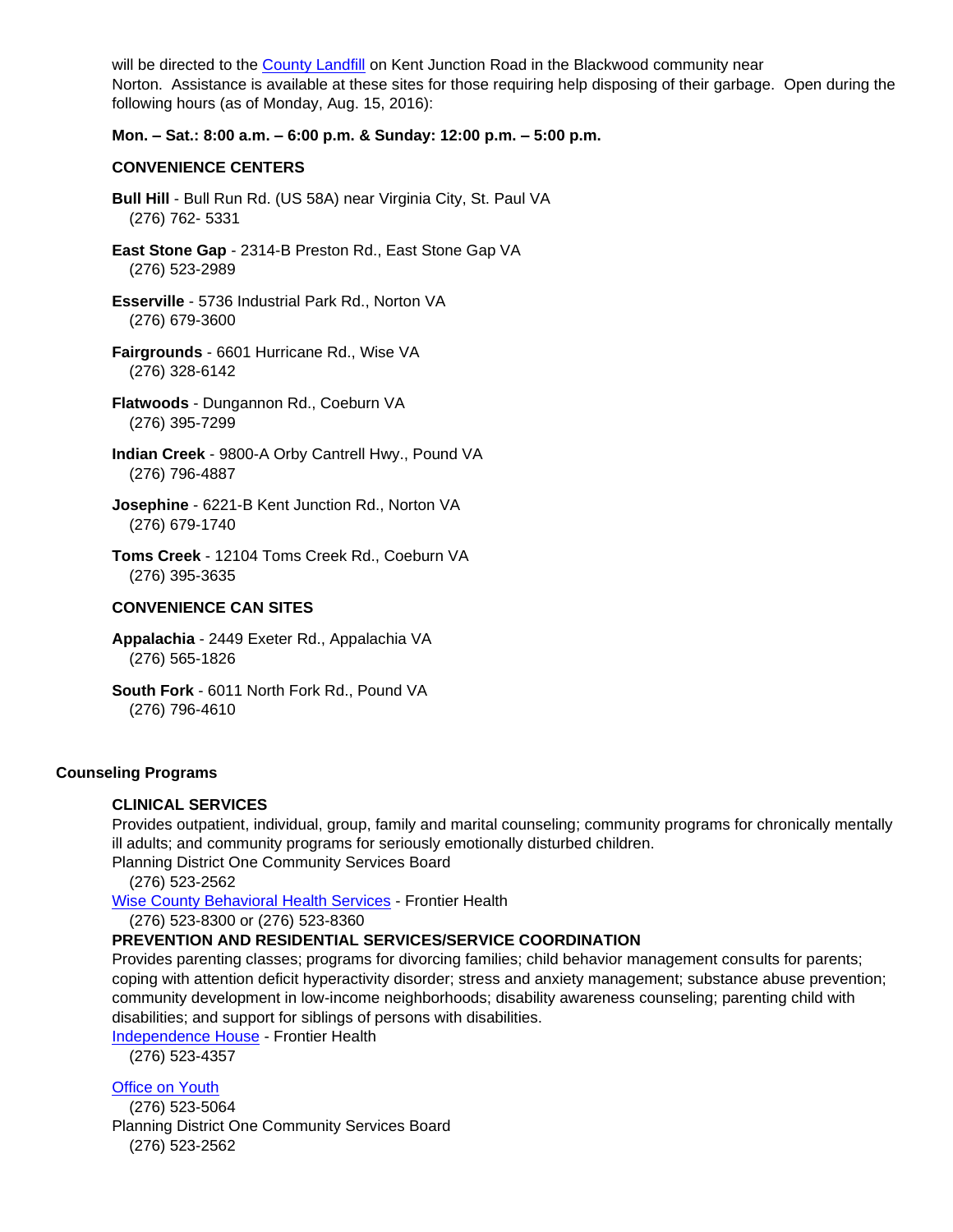# **[County Administrator](http://www.wisecounty.org/Coadmin/coadmin.html)**

Appointed by the [Board of Supervisors](http://www.wisecounty.org/BOS/bos.html) to oversee the day-to-day operations of county government. Concerns, complaints or compliments regarding county services are received in this office. (276) 328-2321

#### **Courts**

#### **[CIRCUIT COURT CLERK](http://www.courtbar.org/)**

**Civil Division**: law suits; adoptions; divorces; name changes; mechanic's liens; and garnishments. **Criminal Division**: felony cases; misdemeanor appeals from district court; habeas corpus filings; appeals to Virginia Court of Appeals and Supreme Court; fine; and cost collections.

**Land Recording Division**: deeds; deeds of trust; certificates of satisfaction; powers of attorney; and plats. **Probate Division**: wills; estates and qualifications; and guardianship.

**Reception Division**: marriage licenses, passport applications, notary public applications, certificates of jury service, and concealed weapon permits.

**Records Room**: judgment docketing and releases, business name registrations, financial statement filings, military service discharge recordings, and records of all court orders, land recordings, marriage licenses and fiduciary recordings.

(276) 328-6111

#### **CIRCUIT COURT JUDGES**

(276) 328-8653

# **[COMMONWEALTH'S ATTORNEY](http://www.wisecwa.com/)**

(276) 328-9406

# **[GENERAL DISTRICT COURT](http://www.courts.state.va.us/courts/gd/Wise~Norton/home.html) & CLERK**

The staff of the clerk's office is available to answer general questions and to assist the public with filing motions and legal processes.

(276) 328-3426 or (276) 328-8296

#### **JUVENILE COURT SERVICE UNIT, 30th District**

To reduce juvenile delinquency by providing services, programs and policies that advocate for the needs of youth and their families; assist the community in preventing juvenile delinquency; divert from the juvenile system those whose needs are more appropriately met elsewhere; promote rehabilitation of youth; and protect the people of the community from crime. Provide juvenile probation services and parole information.

(276) 328-2141 or (276) 328-2151

## **[JUVENILE/DOMESTIC RELATIONS DISTRICT COURT,](http://www.courts.state.va.us/courts/jdr/Wise/home.html) 30th District**

The Juvenile and Domestic Relations District Court has jurisdiction in matters involving: delinquents; juveniles accused of traffic violations; children in need of services or supervision; abused and neglected children; custody/visitation; child and spousal support; spousal abuse; and adult offenses against the person of a child or an intra-family offense.

(276) 328-4486

**MAGISTRATE**

(276) 328-8947

## **Courthouse**

Most county government and court offices are located at: **Wise County Courthouse 206 E. Main Street Wise VA 24293**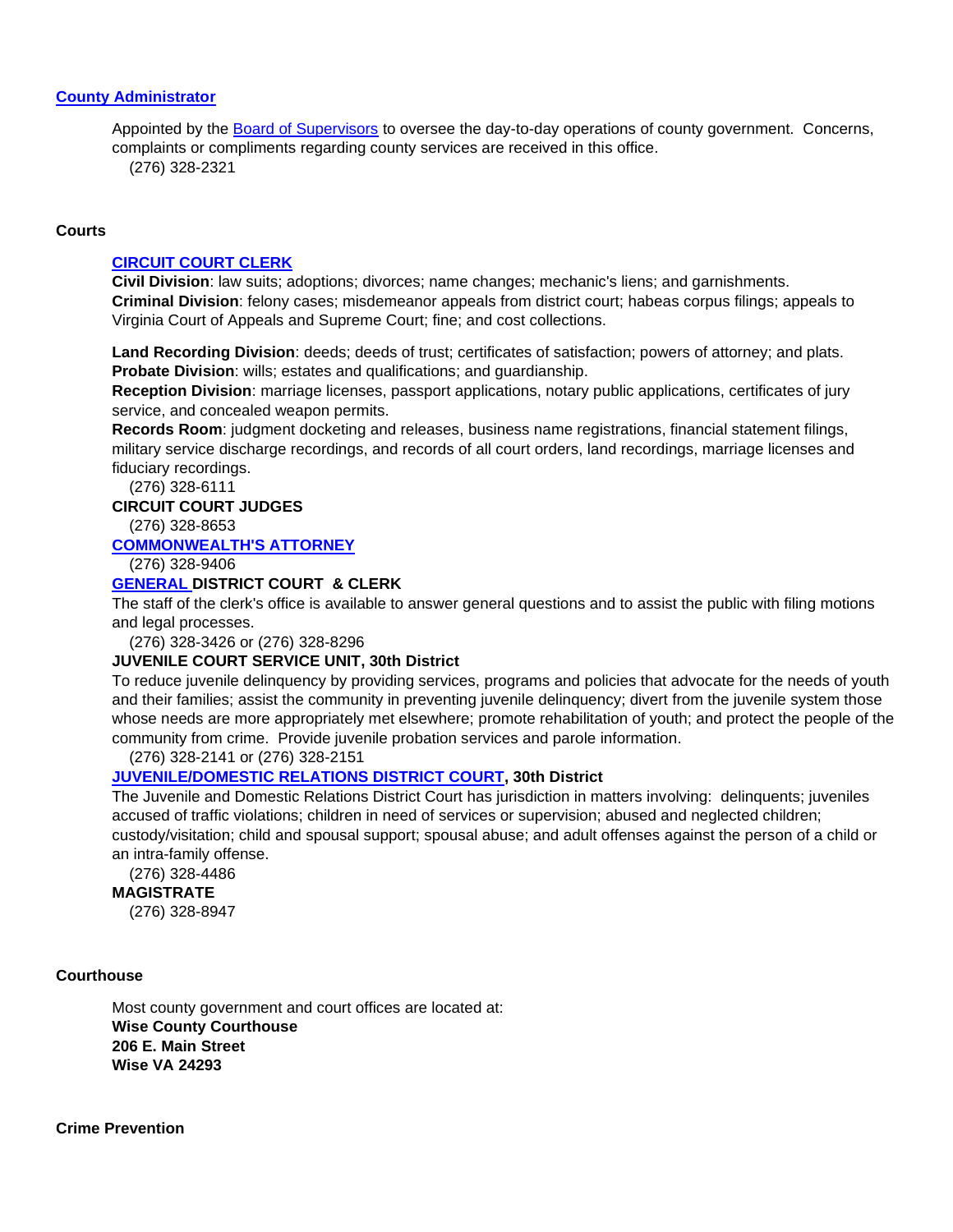Services: Neighborhood Watch; Business Watch; Crime Stoppers; school resource officers assigned to all county middle and high schools who teach a variety of law enforcement related classes; various crime prevention classes taught by crime prevention officers including the prevention of rape, date rape and domestic violence; crimes against the handicapped, personal safety, and the prevention of child abuse; and programs involving the cartoon characters McGruff & Scruff of the [National Crime Prevention Council.](http://www.ncpc.org/)

**[Sheriff](http://www.wiseso.net/)** 

(276) 328-3756

## **Crime Stoppers**

To report an incident, information about an ongoing investigation, or what you suspect to be a violation of the law. **[Sheriff](http://www.wiseso.net/)** 

(276) 328-3756

#### **Crop Production**

[Extension Service](http://offices.ext.vt.edu/wise/) (276) 328-6194

[Back to Top](#page-0-2)

<span id="page-9-0"></span>- D -

#### **DARE Program**

[Drug Abuse Resistance Education](http://www.dare-america.com/) is designed to provide accurate information about drugs and alcohol; teach students the necessary decision-making skills; show students how to resist negative peer pressure; suggest healthy alternatives to drug use; and build confidence and self-esteem. **[Sheriff](http://www.wiseso.net/)** 

(276) 328-3756

#### **Deeds, Deeds of Trust**

[Circuit Court Clerk](http://www.courtbar.org/) (276) 328-6111

#### **Delinquency Prevention**

Services and programs that reduce the risk of delinquency and encourage positive youth development.

[Office on Youth](http://www.lpoy.org/) (276) 523-8064

## **Directory**

Listing of all county government and court offices & employees, as well as, appointees to commissions, boards with contact information. [Wise County Directory](http://www.wisecounty.org/Directory/County_Directory.html)

## **Disabled Citizens Services**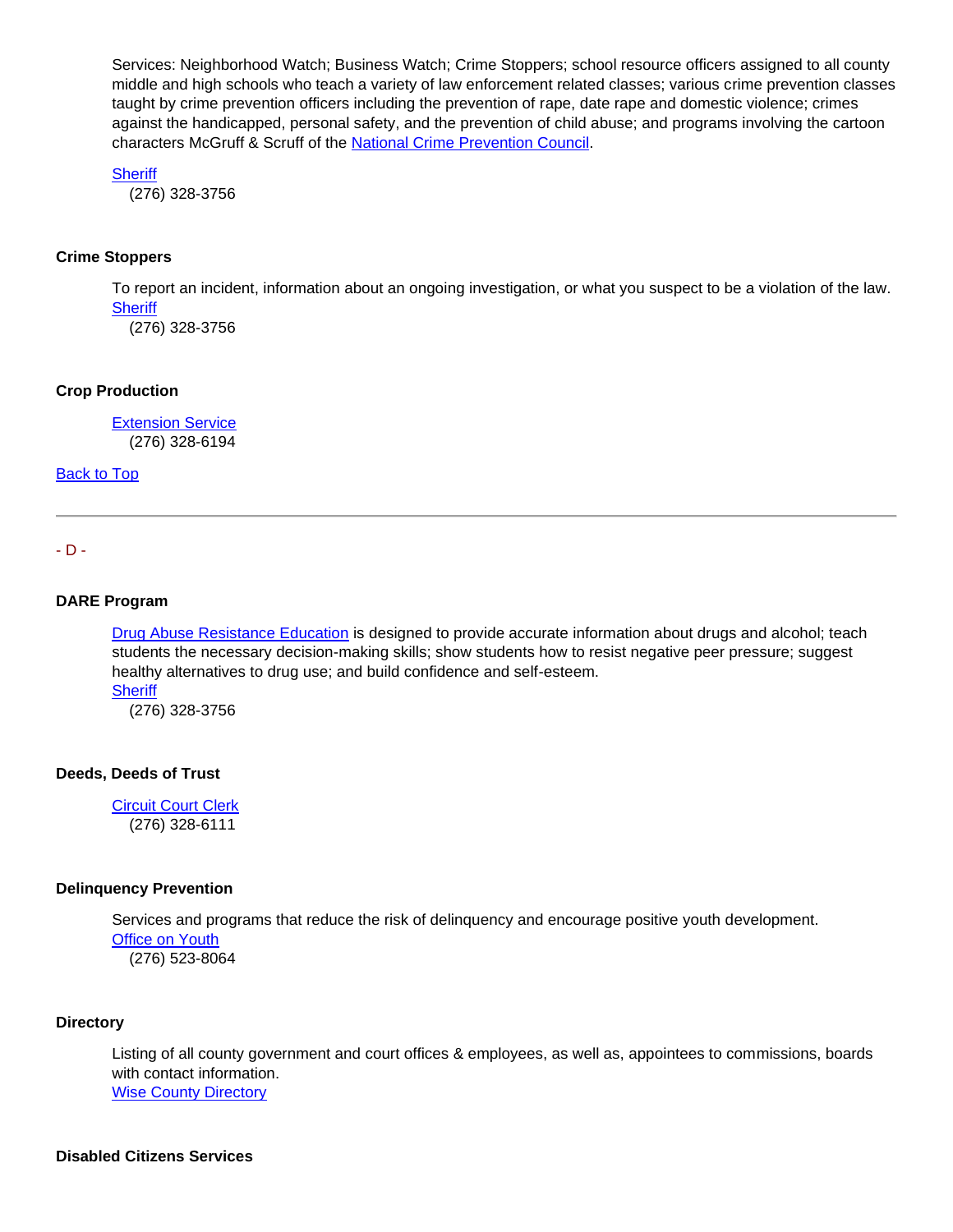## **ADA RESOURCES**

[Expertise.com](http://www.expertise.com/home-and-garden/home-remodeling-for-disability-and-special-needs) – Comprehensive guide for people living with disabilities that aims to help make the federal grants available to seniors, veterans, and people with cognitive and physical disabilities much easier to understand and take advantage of, particularly for remodeling homes for accessibility.

# **ADULT PROTECTIVE SERVICES**

To prevent and/or alleviate abuse, neglect or exploitation of an adult including senior adults 60 years or older or disabled persons over the age of 18 years.

[Social Services](http://www.wisecounty.org/DSS/dss.html)

1-888-832-3858

## **ADULT SERVICES**

[Developmental Services, Inc.](https://www.frontierhealth.org/developmental-disabilities-services/) - Frontier Health (276) 523-0682 [Independence House](https://www.frontierhealth.org/developmental-disabilities-services/) - Frontier Health (276) 523-4357 Junction Center for Independent Living, Inc. (276) 679-5988 [Office on Youth](http://www.lpoy.org/) (276) 523-5064 Planning District One Community Services Board (276) 523-256[2](https://www.frontierhealth.org/mental-health-services/) [Wise County Behavioral Health Services](https://www.frontierhealth.org/mental-health-services/) - Frontier Health (276) 523-8300 or (276) 523-8360 [Social Services](http://www.wisecounty.org/DSS/dss.html) (276) 328-8056 **CHILDREN'S SPECIALTY SERVICES** Specialized services for children with chronic and disabling conditions. [Health Department](http://www.vdh.virginia.gov/LHD/lenowisco/index.htm)  134 Roberts Ave, SW Wise, VA 24293 (276) 328-8000 [Developmental Services, Inc.](https://www.frontierhealth.org/developmental-disabilities-services/) - Frontier Health (276) 523-0682 Planning District One Community Services Board (276) 523-2562

## **REAL ESTATE TAX RELIEF FOR ELDERLY AND DISABLED**

Qualifying individuals can receive up to \$125.00 credit toward the County real estate taxes on their home. [Commissioner of Revenue](http://www.wisecounty.org/CommRev/commrev.htm)

 (276) 328-3556 **SPECIAL EDUCATION**

## **Divorce**

[Circuit Court Clerk](http://www.courtbar.org/) (276) 328-6111

## **Dog License**

**Dog tags** are due and payable by January 1st and not later than January 31st of each year. **A current rabies certificate is required.**

**[Treasurer](http://www.wisecounty.org/Treasurer/dog_tags.html)** (276) 328-4077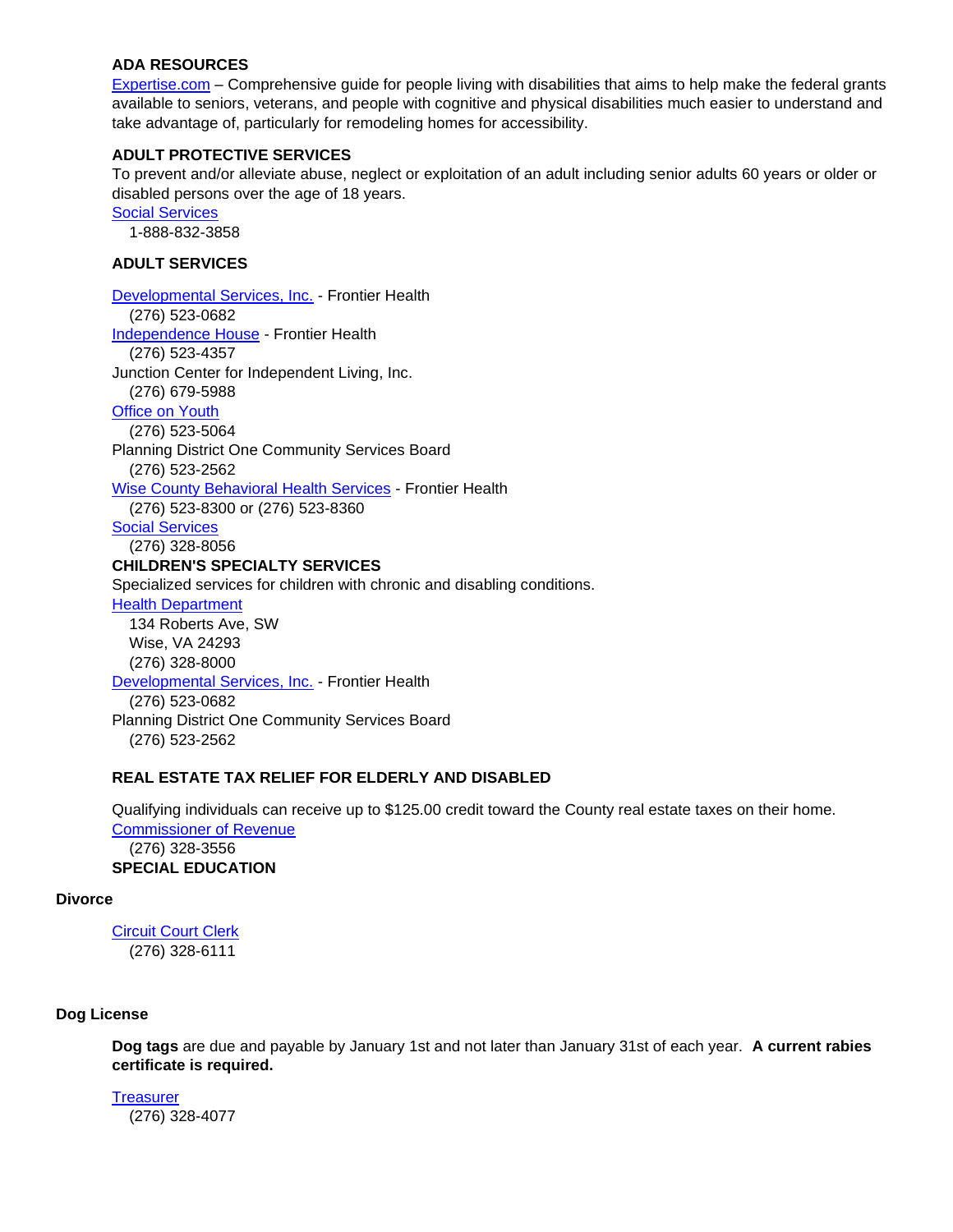# **Dog Warden**

To report animal cruelty, stray pets, wildlife bites or attacks, or to inquire about impounded pets. [Animal Control](http://www.wisecounty.org/AnmlCtrl/index.html) (276) 328-2321 (276) 679-6750 (Animal Shelter)

## **Domestic Violence**

# **Rape or Spousal Abuse**

911 - Emergencies

[Sheriff](http://www.wiseso.net/) - Domestic Violence Unit (276) 328-3756 Family Crisis Support Services 1-800-572-2278 Virginia Sexual Assault Hotline 1-800-838-8238

## **Dorchester Community Center**

This building is available for rent for reunions, receptions, parties, and other special occasions. You must reserve the center in advance by paying a deposit (refundable if the facilities remain in good condition) and a rental fee. **(NOTE: As of January 1, 2016, the fees is \$50.00 deposit and \$40.00 for the rental)**. [County Administrator](http://www.wisecounty.org/Coadmin/coadmin.html) - (276) 328-2321

## **Drug Abuse Services**

[Drug Abuse Resistance Education \(DARE\)](http://www.dare-america.com/) is designed to provide accurate information about drugs and alcohol; teach students the necessary decision-making skills; show students how to resist negative peer pressure; suggest healthy alternatives to drug use; and build confidence and self-esteem. **[Sheriff](http://www.wiseso.net/)** 

 (276) 328-3756 Drug Violation Hotline (VA State Police) 1-800-553-3673 [Office on Youth](http://www.lpoy.org/) (276) 523-5064 Planning District One Community Services Board (276) 523-2562 Parent to Parent Program A parenting skills workshop with a strong drug and alcohol prevention focus. (276) 523-0682 [Wise County Behavioral Health Services](https://www.frontierhealth.org/mental-health-services/) - Frontier Health

(276) 523-8300 or (276) 523-8360

[Back to Top](#page-0-2)

# <span id="page-11-0"></span>- E -

## **Economic Development**

[Economic Development](http://www.wisecountydevelopment.org/) assists qualified existing businesses and recruits new businesses to the county. County Administrator - [\(Economic Development\)](http://www.wisecountydevelopment.org/) (276) 328-2321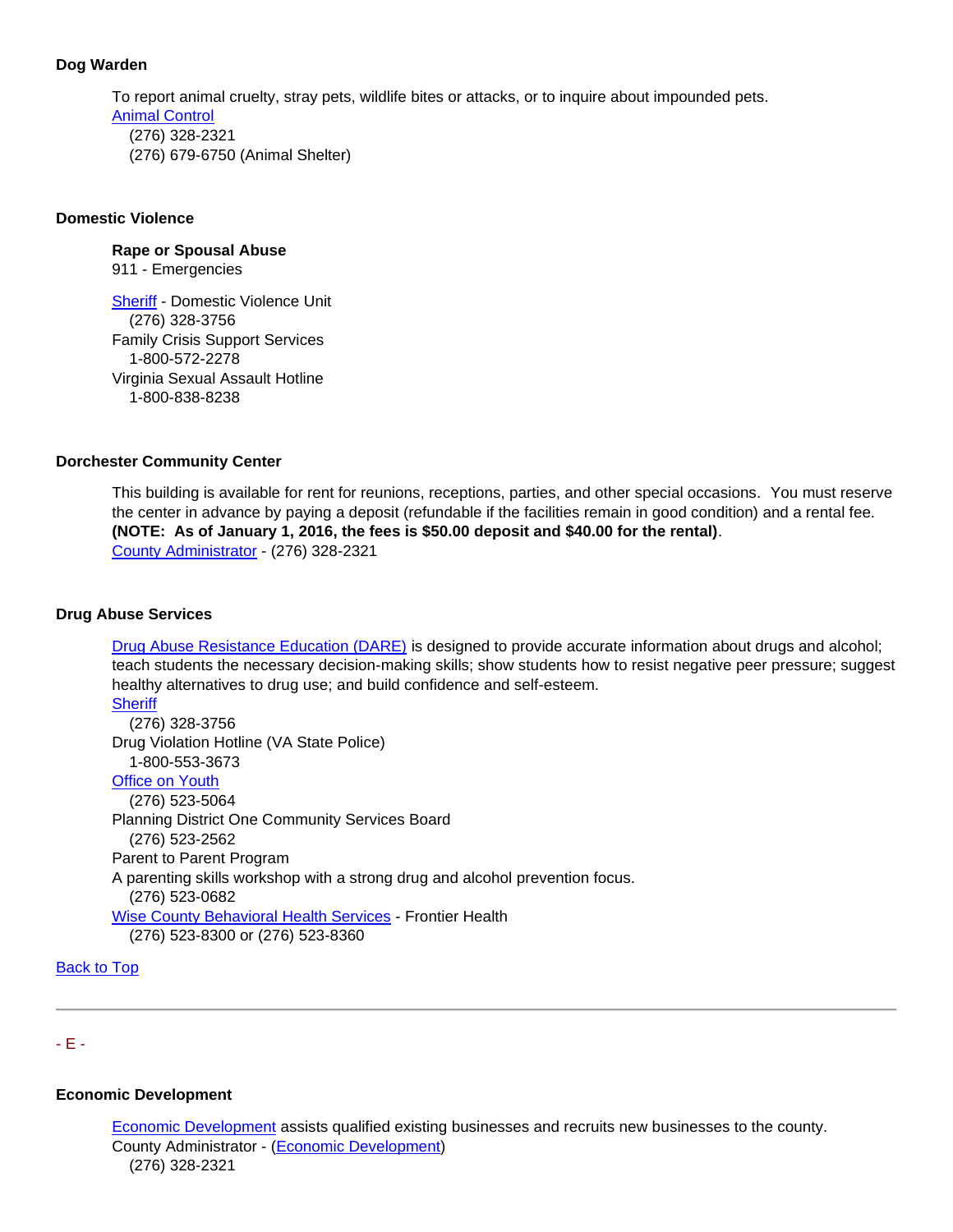#### **[Education](http://www.wisecounty.org/schools.html)**

Educational opportunities within and nearby Wise County.

#### **Elderly Services**

#### **ADVOCACY AND SUPPORT SERVICES**

To prevent unnecessary and/or inappropriate institutionalization of older persons by the development and maintenance of comprehensive user-friendly community based long term care services; recognizing that families provide the bulk of care for older people and then developing a user-friendly comprehensive infrastructure to support family caregivers; and by serving as an active and responsible advocate on issues effecting older persons.

Services: Specialized and public transportation (for all ages); Family Support (caregivers, personal care, Alzheimer's, senior volunteers); Nutrition and Wellness (Cancer support, employment services, meals on wheels, socialization and recreation); Elder Rights and Security (abuse prevention, legal and other counseling services). [Mountain Empire Older Citizens, Inc. \(MEOC\)](http://meoc.org/)

(276) 523-4202

## **REAL ESTATE TAX RELIEF FOR ELDERLY AND DISABLED**

Qualifying individuals can receive up to \$150.00 credit toward the County real estate taxes on their home. [Commissioner of Revenue](http://www.wisecounty.org/CommRev/commrev.htm)

(276) 328-3556

**[SeniorNavigator.org](http://www.virginianavigator.org/sn/senior-navigator-home-page)** – "Your One-Stop Source for Information and Access to Community Programs and Services: Empowering Seniors and Caregivers to Navigate. SeniorNavigator helps hundreds of thousands of seniors and caregivers each year, guiding them to the vital support and information they need and equipping them with valuable tools to make educated decisions."

[Senior Living Directory](http://www.seniorliving.org/virginia/) – "strives to be the most complete and unbiased source of lifestyle options for older citizens. We have tried to list EVERY elder lifestyle option (no kidding). We are also focusing on retirement planning, money and finance for seniors because we know that the wave of 76 million baby boomers is probably under prepared for the difficulties of retirement."

# **[SOCIAL SECURITY](http://www.ssa.gov/)**

(276) 679-7633

[Virginia Assisted Living Directory](http://www.assisted-living-directory.com/content/virginia.htm) is a free and useful resource for Assisted Living, Alzheimer's, and long-term care available within the Commonwealth of Virginia.

#### **Elections**

County elections are held each November on the first Tuesday following the first Monday. Polls are open from 6 a.m. to 7 p.m.

Primaries and special elections are scheduled as needed.

[Office of Registrar](http://www.wisecounty.org/registrar/registrar.html)

(276) 328-8331

# **Electoral Board**

[Office of Registrar](http://www.wisecounty.org/registrar/registrar.html) (276) 328-8331

#### **Emergency Communications Center**

911 - Emergencies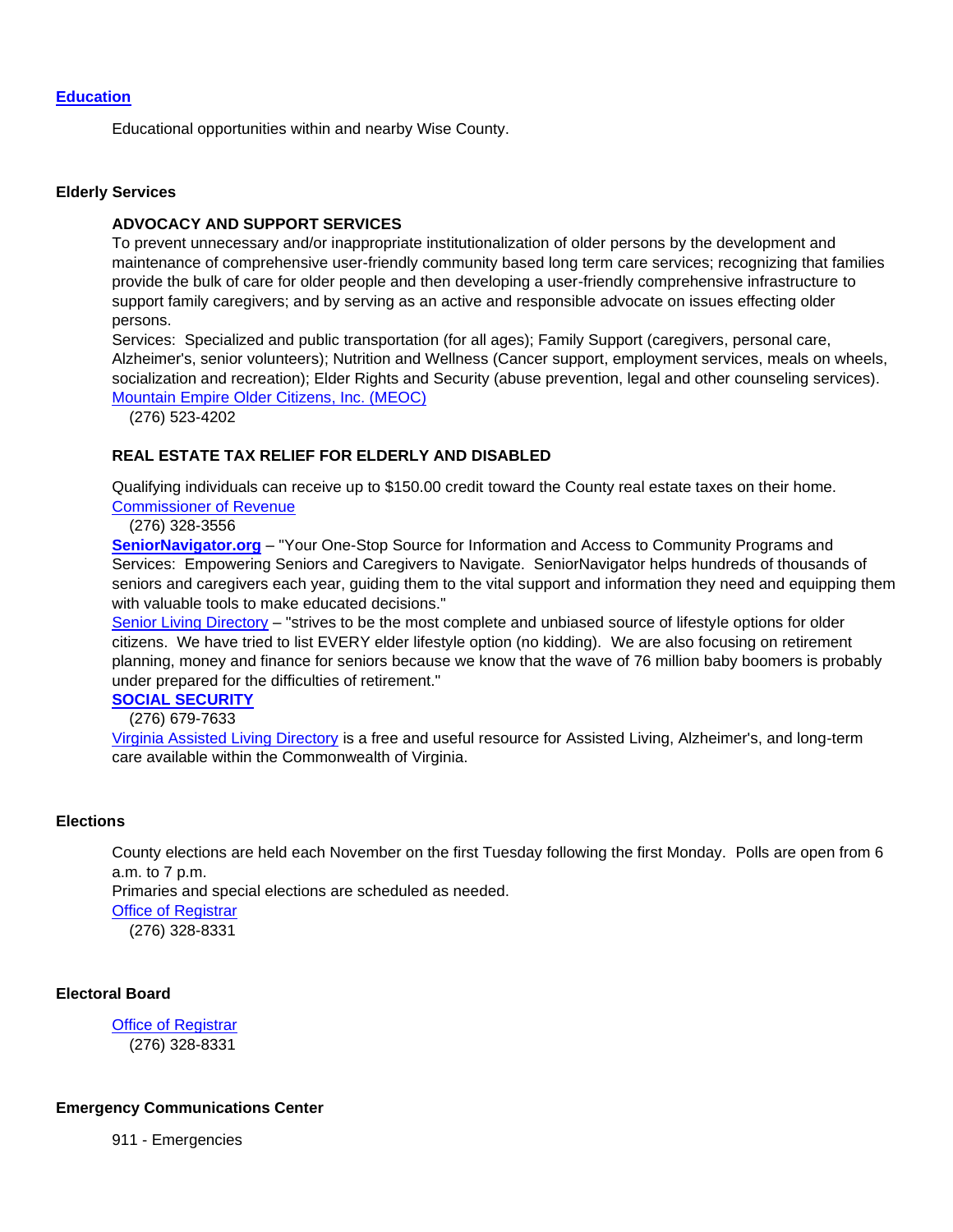#### **Emergency Medical Services**

911 - Emergencies

#### **Emergency Needs Services**

Social Services program to assist individuals and families in dealing with crisis situations including loss of employment; severe health problems that impact the ability to work; extensive medical bills; or other changes in life situations that negatively impact financial status and are created by factors beyond control of the customer. Services: assist individuals and families by referral to appropriate community resources; assist with funding for partial rent or partial utilities payment; assistance with the purchase of medicines; referrals to community resources to assist with the purchase of eyeglasses; or the provision of food and clothing.

Salvation Army (276) 523-5643 American Red Cross - Mt. Empire Chapter 1-540-645-6650 [Social Services](http://www.wisecounty.org/DSS/dss.html) (276) 328-8056

## **Emotionally Disturbed Citizens Programs**

# **COMPREHENSIVE SERVICES PROGRAM** [Developmental Services, Inc.](https://www.frontierhealth.org/developmental-disabilities-services/) - Frontier Health (276) 523-0682 [Independence House](https://www.frontierhealth.org/developmental-disabilities-services/) - Frontier Health (276) 523-4357 Planning District One Community Services Board (276) 523-256[2](https://www.frontierhealth.org/mental-health-services/) [Wise County Behavioral Health Services](https://www.frontierhealth.org/mental-health-services/) - Frontier Health (276) 523-8300 or (276) 523-8360 **CRISIS INTERVENTION** Community Services Board provides a wide range of services to residents, information, and referral to agency and community resources. Planning District One Community Services Board (276) 523-256[2](https://www.frontierhealth.org/mental-health-services/) [Wise County Behavioral Health Services](https://www.frontierhealth.org/mental-health-services/) - Frontier Health (276) 523-8300 or (276) 523-8360

# **[Employment](http://www.wisecounty.org/Employment/employment.html)**

Full- and Part-time Employment, as well as, volunteer opportunities with Wise County and other sources for employment leads both state and nationwide.

# **[Extension Service](http://offices.ext.vt.edu/wise/)**

Offers a variety of assistance to citizens such as educational programs for Agriculture and natural resources, family and consumer sciences, and 4-H youth development. (276) 328-6194

[Back to Top](#page-0-2)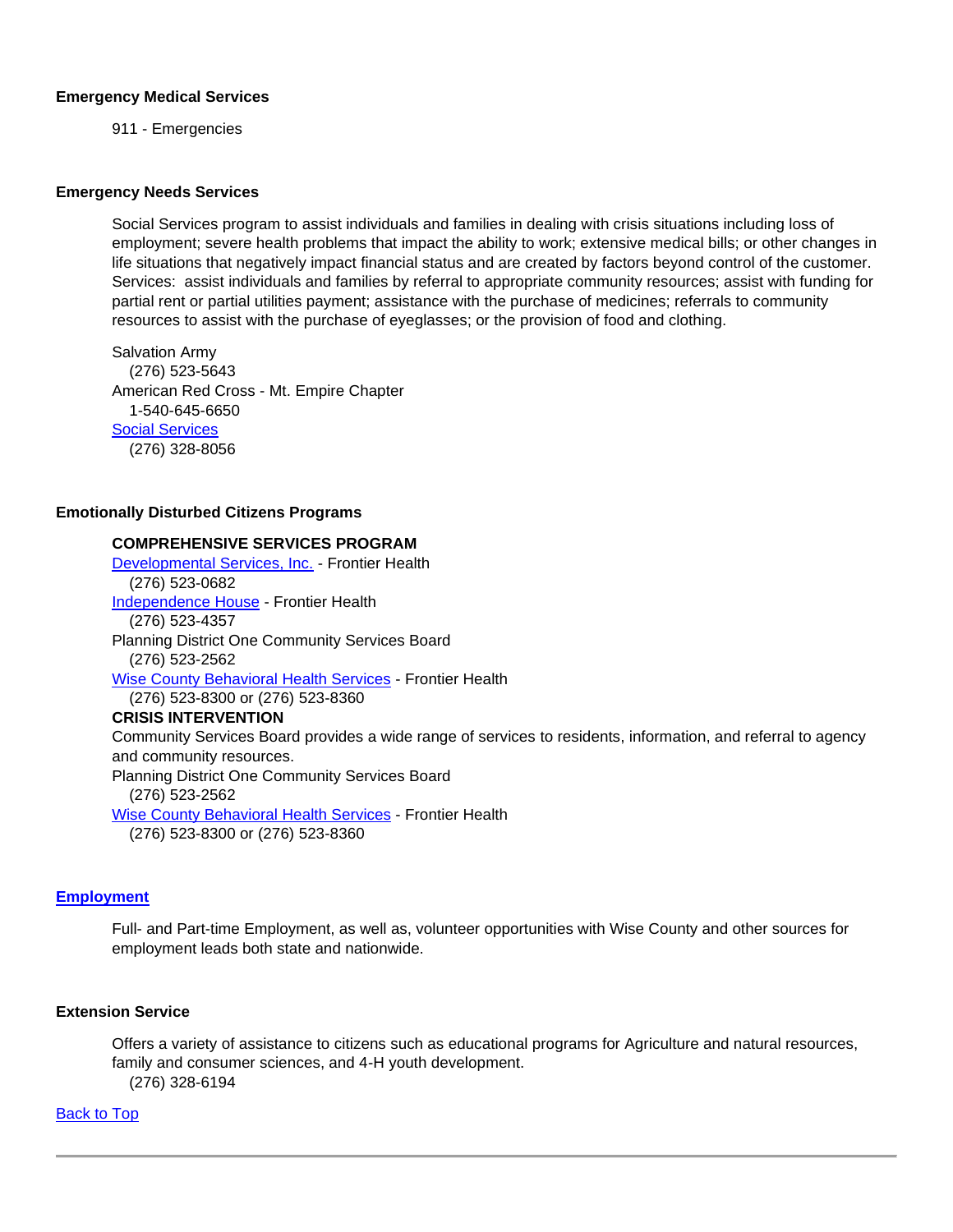#### <span id="page-14-0"></span>**Fairgrounds**

The Wise County Fairgrounds is host to several events during the year including the Mountain People's Music Fair (June), the Virginia-Kentucky District Fair & Horse Show (June), and the Dock Boggs Memorial Festival (September). The Fairgrounds are located on Hurricane Road near Wise, Virginia. [Chamber of Commerce](http://www.wisecountychamber.org/) (276) 679-0961

## **Family Planning**

Pregnancy testing and birth control services. [Health Department](http://www.vdh.virginia.gov/LHD/lenowisco/index.htm) (276) 328-8000

#### **Fertilizer Management**

**[Extension Service](http://offices.ext.vt.edu/wise/)** (276) 328-6194

#### **Fires**

911 - Emergencies

#### **Flu Shots**

October through December only. [Health Department](http://www.vdh.virginia.gov/LHD/lenowisco/index.htm) 134 Roberts Avenue, SW Wise, Virginia 24293 (276) 328-8000

## **Food Stamps**

[Social Services](http://www.wisecounty.org/DSS/dss.html) (276) 328-8056

#### **Foster Care**

Provides substitute family or group living and care for a planned period of time, treatment and community services for the entire family aimed at permanence for the child by returning home, placement with relative or adoption.

Services: teen pregnancy counseling; adoption; placement services; case management; and a comprehensive range of casework services.

[Social Services](http://www.wisecounty.org/DSS/dss.html) (276) 328-8056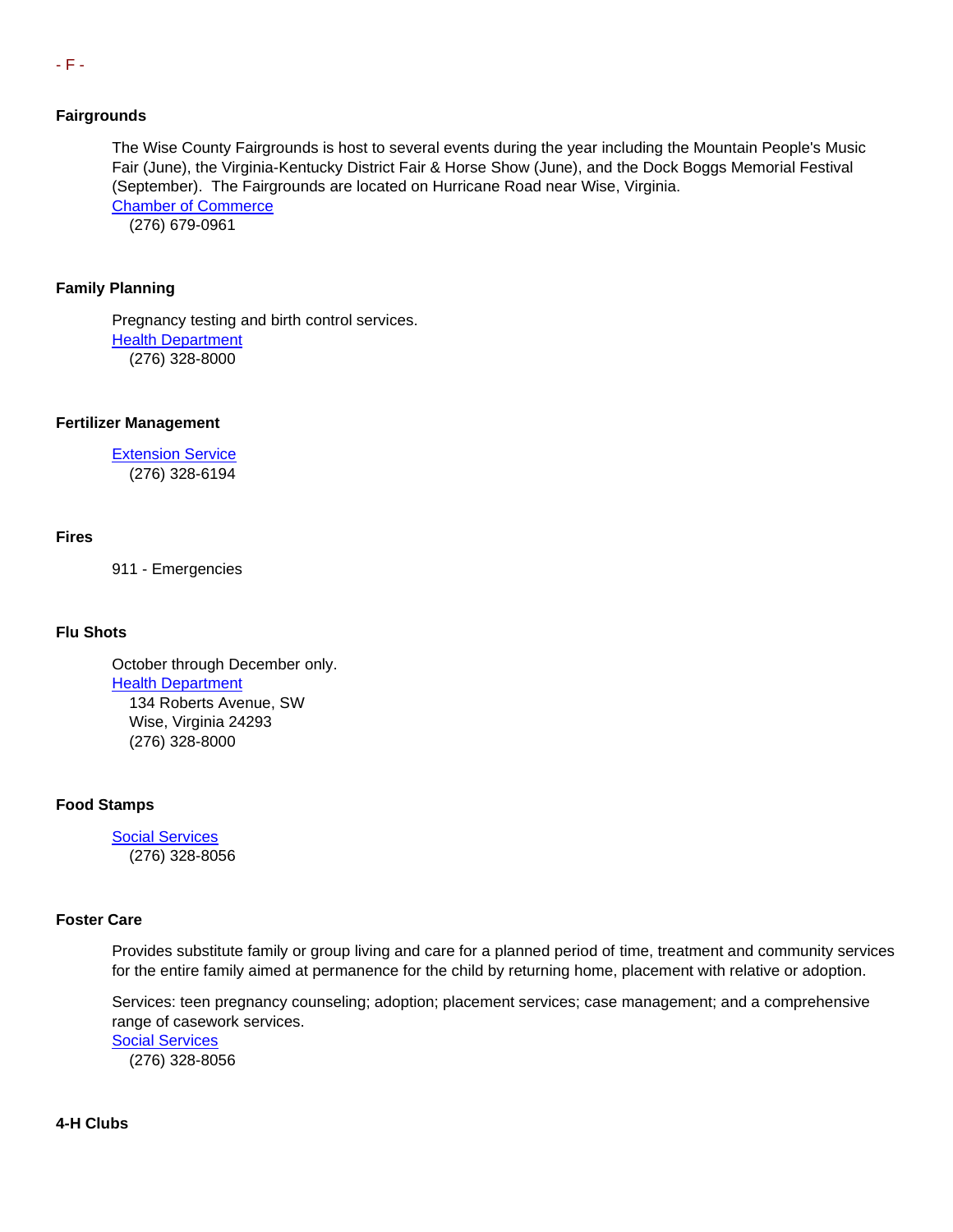[Extension Service](http://offices.ext.vt.edu/wise/) (276) 328-6194

## **Freedom of Information Act**

[Virginia Freedom of Information Act](http://foiacouncil.dls.virginia.gov/)

[Back to Top](#page-0-2)

<span id="page-15-0"></span>- G -

**Garbage Disposal**

(See [Convenience Centers and Can Sites\)](#page-6-0) (See also **Landfill**)

## **Genealogy**

[Wise County Genealogical Research Site](http://www.vagenweb.org/wise/) - Part of the VAGen Web Project **[Wise County Historical Society](http://www.wisevahistoricalsoc.org/)**  (276) 328-6451 [Circuit Court Clerk](http://www.courtbar.org/) (276) 328-6111

## **Geographical Information System (GIS)**

Wise County, with the assistance of [Anderson & Associates](http://www.andassoc.com/) of Blacksburg VA, has developed a Web based Geographical Information System (GIS). [Wise County GIS Online](https://www.webgis.net/va/Wise/) [Wise County GIS Department](http://www.wisecounty.org/GIS/index.html) (276) 328-7110

**[Back to Top](#page-0-2)** 

<span id="page-15-1"></span>- H -

## **Hand Gun/Concealed Weapon Permits**

Applications for concealed weapon permits. [Circuit Court Clerk](http://www.courtbar.org/) (276) 328-6111

## **Hazardous Waste Disposal (Household)**

Annually, usually in May, Wise County holds a Hazardous Waste Roundup for hazardous/toxic household waste products including oil-based paint; pesticides; cleaning fluids or other chemicals; old household or automobile batteries; and other potentially toxic materials.

[County Administrator](http://www.wisecounty.org/Coadmin/coadmin.html#Litter_Control) - Litter Control (276) 328-1000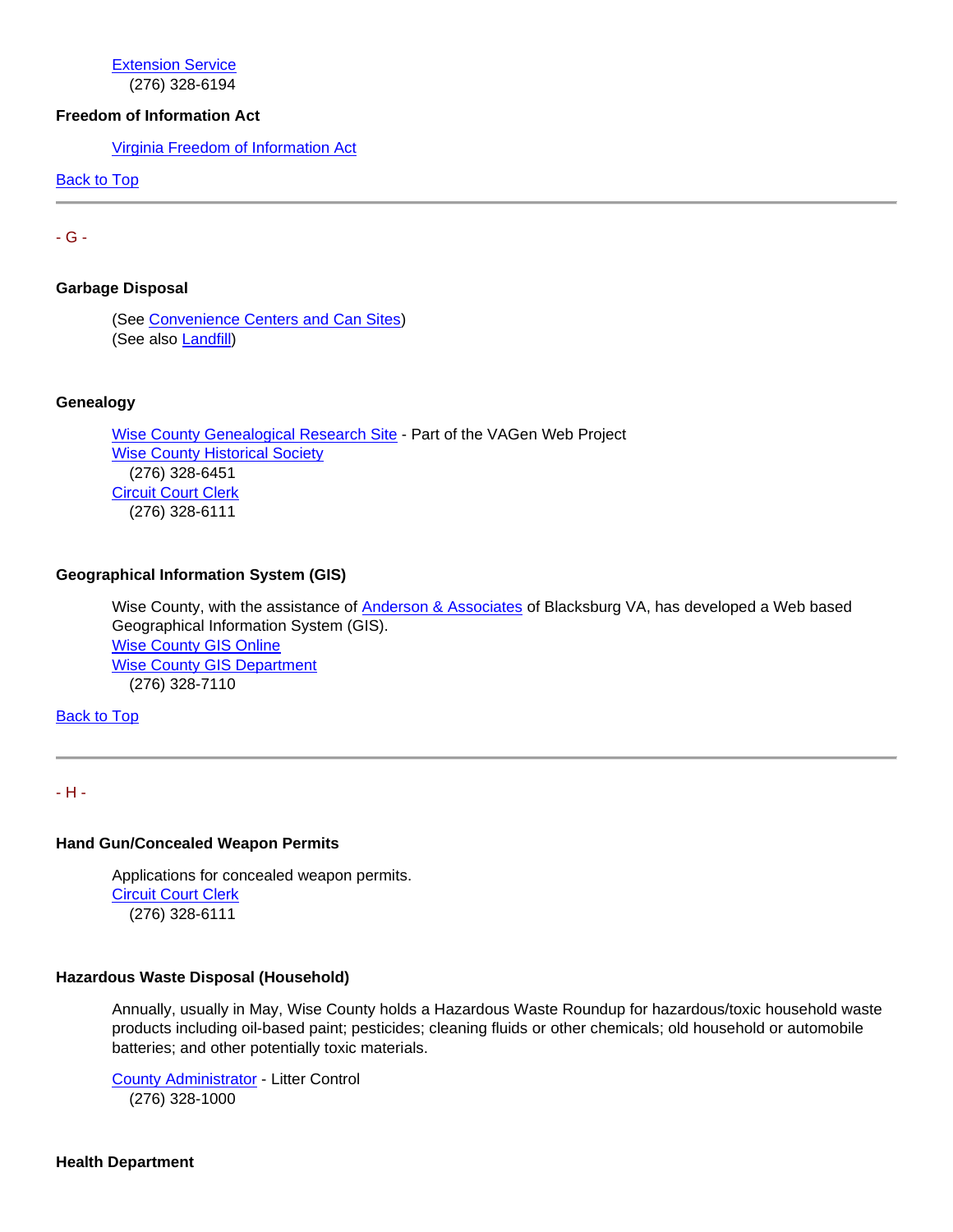Provides a coordinated, prevention-oriented programs that promote and protect the health of all county citizens. Services: prenatal care; pregnancy testing/birth control services; STD/HIV screenings; pediatric-child health (well child care 0-5 years old); immunizations/vital statistics; communicable disease surveillance; environmental health/dental services; Women, Infants and Children (WIC) program; and school health.

#### **[Health Department](http://www.vdh.virginia.gov/LHD/lenowisco/index.htm)**

 134 Roberts Ave, SW Wise, VA 24293 (276) 328-8000

## **Hepatitis Vaccine**

## [Health Department](http://www.vdh.virginia.gov/LHD/lenowisco/index.htm)

 134 Roberts Ave, SW Wise, VA 24293 (276) 328-8000

## **Historical Society**

[Wise County Historical Society](http://www.wisevahistoricalsoc.org/) (276) 328-6451

## <span id="page-16-0"></span>**HIV/AIDS**

Testing, medical case management, medication assistance, emergency financial assistance including rent, utility and mortgage assistance, medical follow-up and weekly support group for HIV-infected individuals.

# [Health Department](http://www.vdh.virginia.gov/LHD/lenowisco/index.htm)

 134 Roberts Ave, SW Wise, VA 24293 (276) 328-8000

# **Horticulture**

**[Extension Service](http://offices.ext.vt.edu/wise/)** (276) 328-6194

**[Hospitals](http://www.wisecountychamber.org/?q=relocation/hospitals)** (Chamber of Commerce Listings)

There are three well-equipped, modern hospitals in the Wise County area. **Ballad -- [Norton Community Hospital](https://www.balladhealth.org/hospitals/norton-community)** - Norton, Va. (276) 679-9600 **Ballad -- [Lonesome Pine Hospital](https://www.balladhealth.org/hospitals/lonesome-pine-big-stone-gap)** - Big Stone Gap, Va. (276) 523-3111

## **House Numbers**

To obtain a house number for a new or existing home. [County Administrator](http://www.wisecounty.org/Coadmin/coadmin.html#E911_Maps) - E-911 Mapping Technician (276) 328-7119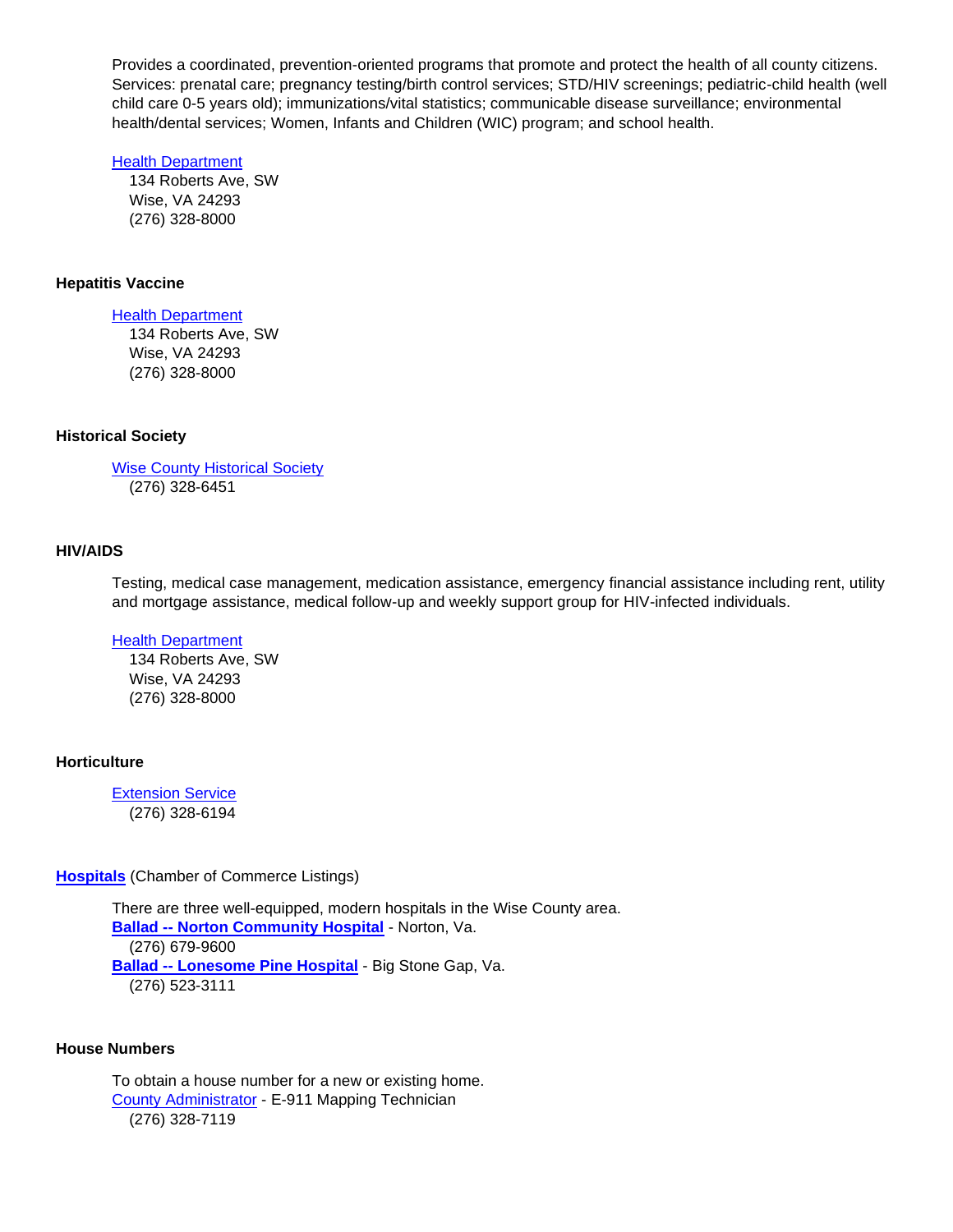## **Housing (Affordable)**

# **ONLINE SEARCH**

#### [ApartmentGuide.com](http://www.apartmentguide.com/)

Online inventory of multifamily apartments.

#### [ApartmentList.com](http://apartmentlist.com/va/wise-county)

Free resource to help find housing.

## **[Zumper](https://www.zumper.com/apartments-for-rent/Wise-VA)**

 Free map-based search for home & apartment rentals with real-time updates. Sort listings by price, number of bedrooms, cat friendly, dog friendly, pet friendly, and time posted.

# **REDEVELOPMENT AND HOUSING AUTHORITY**

Big Stone Gap (276) 523-4788 **Norton**  (276) 679-0020 Wise (276) 395-6104

# **RENTAL ASSISTANCE**

Wise County Rental Assistance (276) 395-6507

## **RURAL DEVELOPMENT PROGRAM**

USDA - [Rural Development Housing Service](http://www.rd.usda.gov/va)

(276) 889-4650 (Lebanon office)

## **Hunter Safety Classes**

[Game and Inland Fisheries](http://www.dgif.virginia.gov/) (276) 783-4860 - Region III Office, Marion Virginia [Virginia Hunter Safety Education](http://www.dgif.virginia.gov/hunting/education) 

[Back to Top](#page-0-2)

<span id="page-17-0"></span>- I -

## **Immunization Program**

[Health Department](http://www.vdh.virginia.gov/LHD/lenowisco/index.htm)  134 Roberts Ave, SW Wise, VA 24293 (276) 328-8000

# **Income Taxes**

No local income taxes are assessed by Wise County or the incorporated towns within. There are both Federal and State (Virginia) income tax assessments.

# **ASSISTANCE (State)**

Free assistance in completing state income tax forms for county citizens. [Commissioner of Revenue](http://www.wisecounty.org/CommRev/commrev.htm)

(276) 328-3556

**TAX FORMS**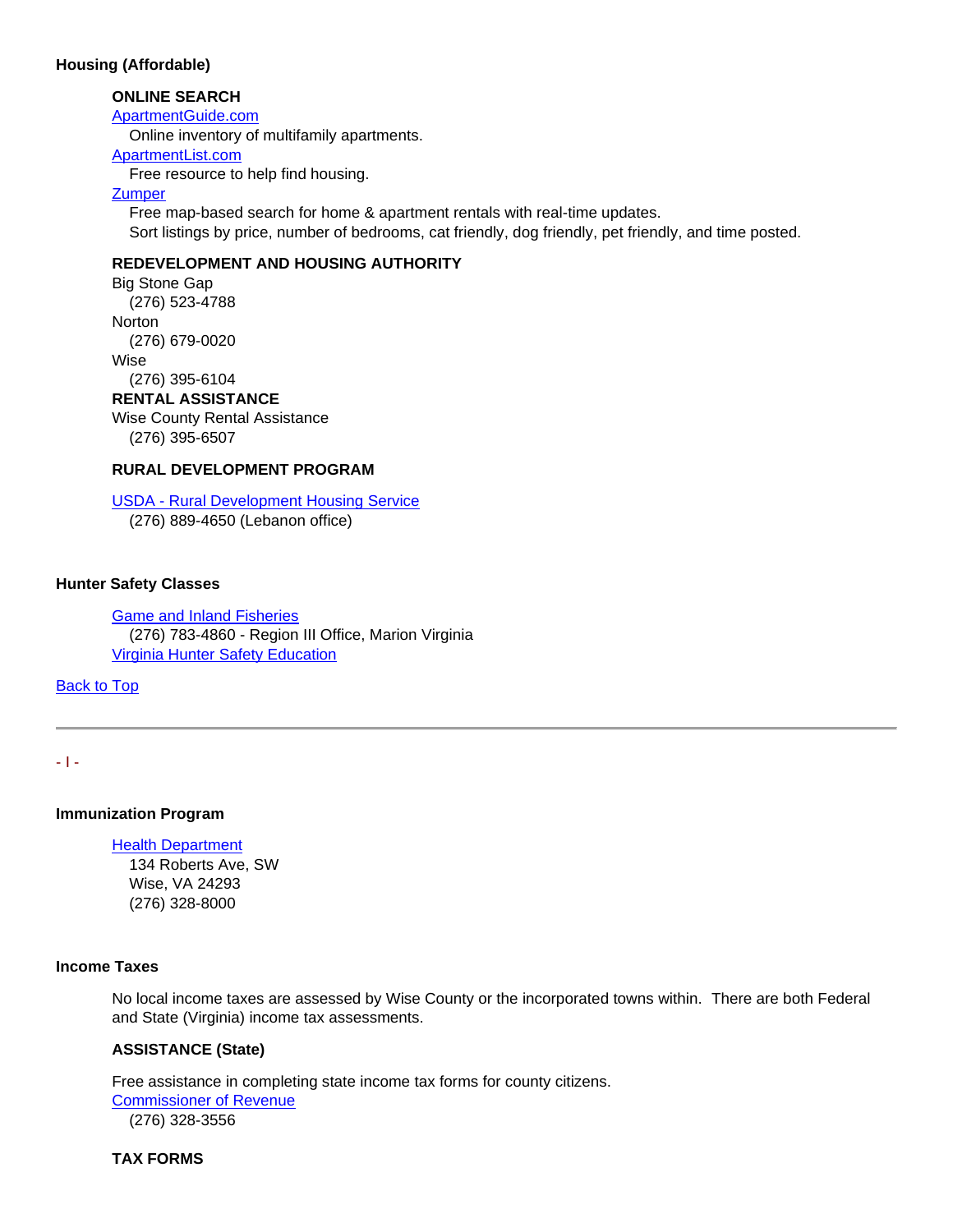Federal - [Internal Revenue Service \(IRS\)](http://www.irs.ustreas.gov/formspubs/index.html) State - [Virginia Dept. of Taxation](http://www.tax.virginia.gov/site.cfm?alias=NeedAForm)

## <span id="page-18-1"></span>**Infant Programs**

# **BABY CARE PROGRAM**

Nursing intervention for Medicaid clients with maternity or child health problems.

[Health Department](http://www.vdh.virginia.gov/LHD/lenowisco/index.htm) 

 134 Roberts Ave, SW Wise, VA 24293 (276) 328-8000

# **Influenza Vaccination**

October through December only. [Health Department](http://www.vdh.virginia.gov/LHD/lenowisco/index.htm) 134 Roberts Ave, SW Wise, VA 24293 (276) 328-8000

## **Information**

General County Information

[Chamber of Commerce](http://www.wisecountychamber.org/) (276) 679-0961 [County Administrator](http://www.wisecounty.org/Coadmin/coadmin.html) (276) 328-2321

[Back to Top](#page-0-2)

# <span id="page-18-0"></span>- J -

# **Jail**

Housing offenders serving sentences of one year or less, and those suspected of crimes and are awaiting trial.

## **Southwest Regional Jail Authority** (Duffield)

 5251 Boone Trail Rd Duffield, VA 24244 (276) 431-8000

## **Jobs**

# **[EMPLOYMENT](http://www.wisecounty.org/Employment/employment.html)**

## **Jury Duty / Juror Information**

[General jury service information](http://www.courts.state.va.us/citizens.html)

## **Juvenile Detention Center**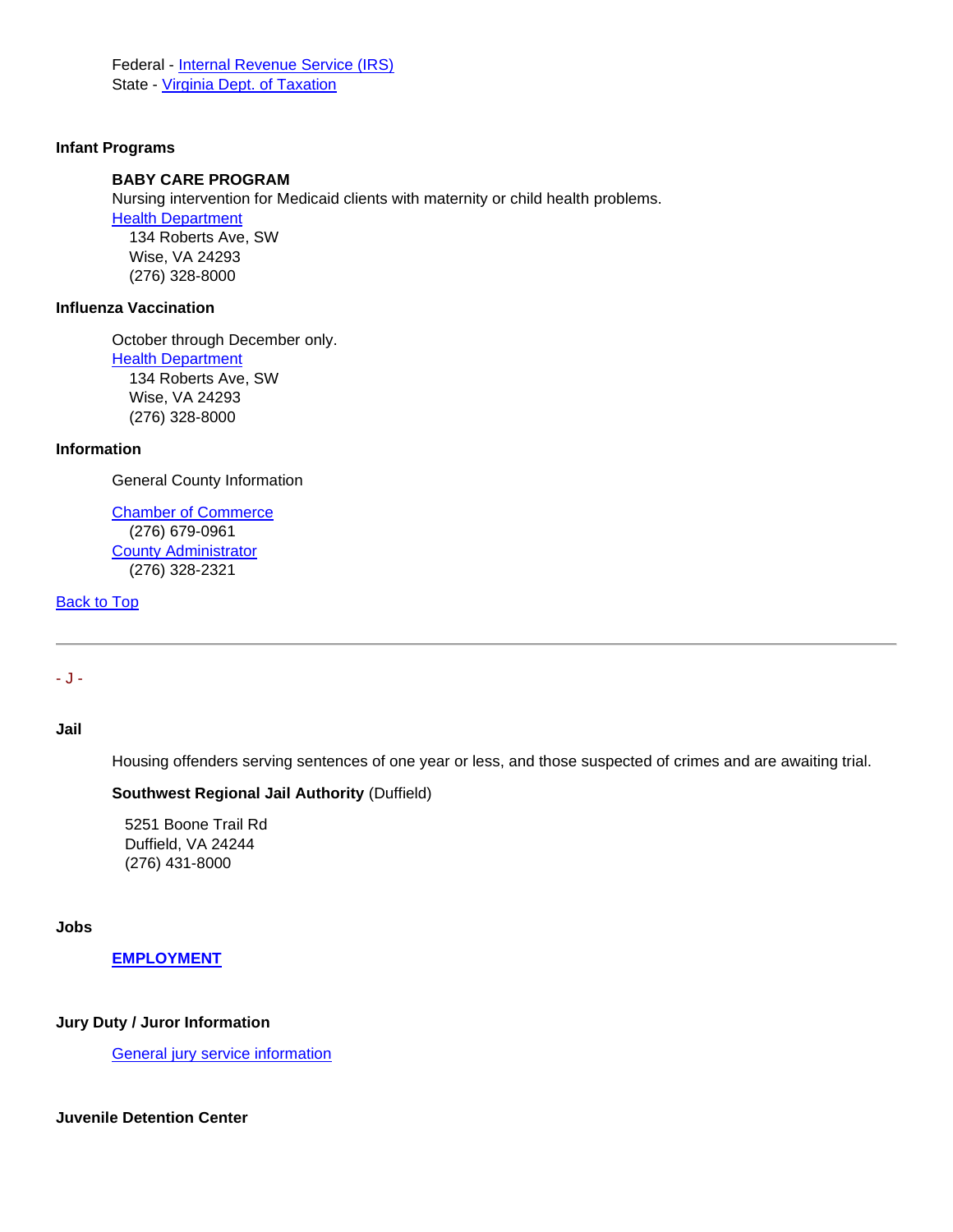Provides secure detention care for juveniles (up to 18 years of age) charged with offenses in the State of Virginia. Serves Planning Districts 1 through 5.

[Highlands Juvenile Detention Center](http://www.hjdc.org/AJC/HJDC.htm) - 2105 Shakesville Rd., Bristol VA (276) 466-7800

## **Juvenile Probation**

#### **Juvenile Court Service Unit, 30th District**

To reduce juvenile delinquency by providing services, programs and policies that advocate for the needs of youth and their families; assist the community in preventing juvenile delinquency; divert from the juvenile system those whose needs are more appropriately met elsewhere; promote rehabilitation of youth; and protect the people of the community from crime. Provide juvenile probation services and parole information.

(276) 328-2141 or (276) 328-2151

[Back to Top](#page-0-2)

<span id="page-19-0"></span>- K -

## [Back to Top](#page-0-2)

<span id="page-19-2"></span><span id="page-19-1"></span>- L -

## **Landfill**

**SOLID WASTE LANDFILL** - 5401-B Kent Junction Rd., Norton VA

Located in the Blackwood area between Norton and Appalachia on Kent Junction Road. All commercial waste, building materials and large loads of household waste (in excess of one pickup truck load) must be disposed of at the county landfill. Open between the hours of 7:00 a.m. and 3:30 p.m.

[County Administrator](http://www.wisecounty.org/Coadmin/coadmin.html#Public_Works) - (Public Works) (276) 328-2321 (276) 679-0515 (Blackwood Landfill)

#### **Lead Screening and Education**

[Health Department](http://www.vdh.virginia.gov/LHD/lenowisco/index.htm)  134 Roberts Ave, SW Wise, VA 24293

(276) 328-8000

**Libraries** 

# **[LONESOME PINE REGIONAL LIBRARY SYSTEM](http://www.lprlibrary.org/)**

Has four (4) public branches located within Wise County.

Wise County Public Library - Wise, Virginia (276) 328-8325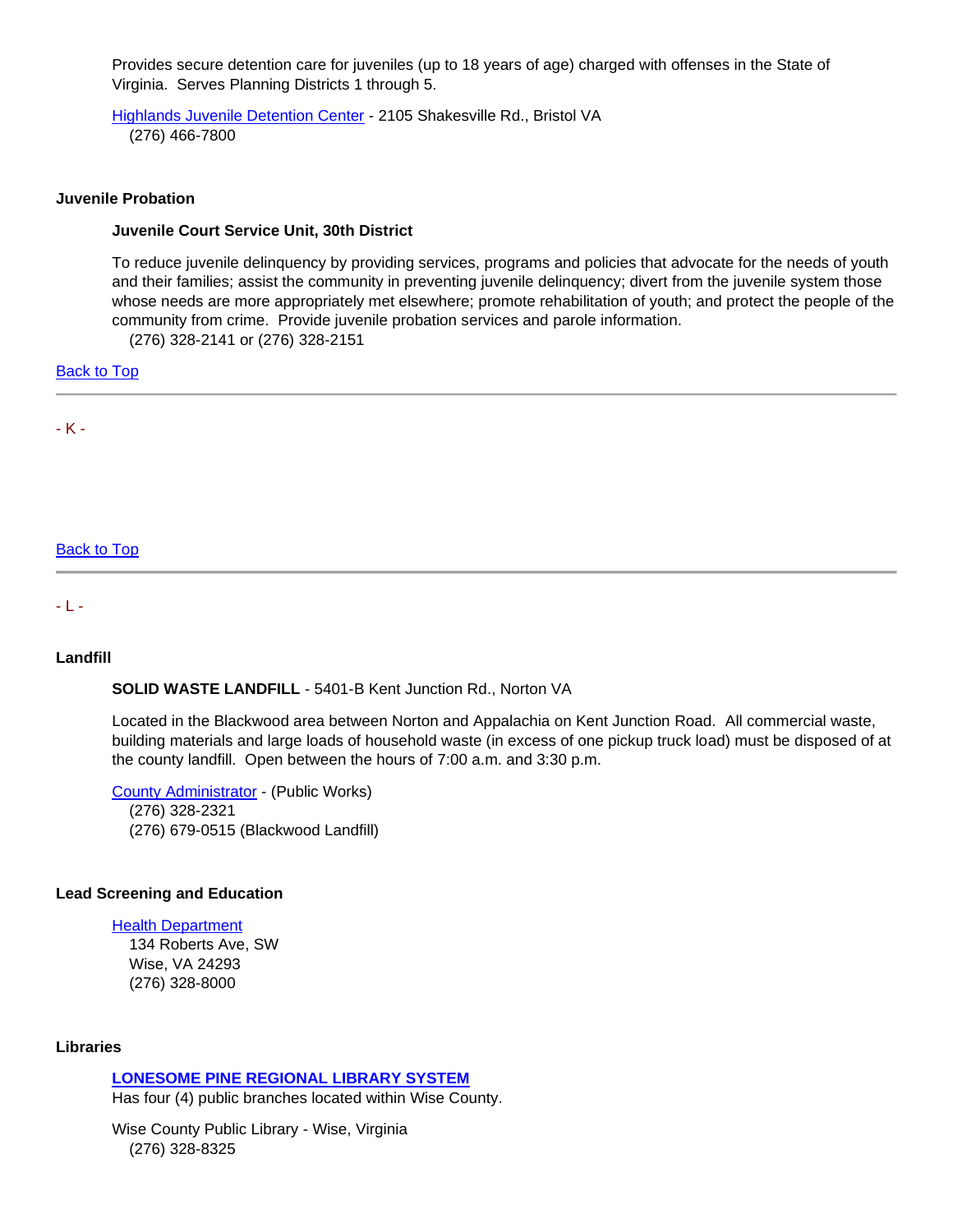- C. Bascom Slemp Memorial Library Big Stone Gap, Virginia (276) 523-1334
- Coeburn Community Library Coeburn, Virginia (276) 395-6152
- J. Fred Matthews Memorial Library St. Paul, Virginia (276) 762-9702

**[JOHN COOKE WILEY LIBRARY](http://lib.uvawise.edu/)**

Located on the campus of the University of Virginia's College at Wise - Wise, Virginia. (276) 328-0150

## **Licenses**

# **CONTRACTOR'S (Certification) LICENSE**

Information and Regulations regarding Certification and Licensure

[VA Dept. of Professional & Occupational Regulation](http://www.dpor.virginia.gov/Boards/Contractors/) - Board of Contractors (804) 367-8511

# **[Forms & Applications:](http://www.dpor.virginia.gov/FormsAndApplications/)**

 Contractors, Tradesmen Licensure - (Electrical, HVAC, Plumbing, Gas-Fitting) **DOG LICENSE**

Dog tags are due and payable by January 1st and not later than January 31st of each year. A current rabies certificate is required.

**[Treasurer](http://www.wisecounty.org/Treasurer/dog_tags.html)**  (276) 328-4077 **MARRIAGE LICENSE** [Circuit Court Clerk](http://www.courtbar.org/marriage.php) (276) 328-6111

## **Litter Awareness**

[County Administrator](http://www.wisecounty.org/Coadmin/coadmin.html#Litter_Control) - Litter Control (276) 328-1000

[Keep Wise County Beautiful](http://www.keepwisecountybeautiful.org/) (276) 328-1000

## **Low-Income Citizens Services**

#### **CHILD DAY CARE** [Social Services](http://www.wisecounty.org/DSS/dss.html)

 (276) 328-8056 **FOOD STAMPS**

[Social Services](http://www.wisecounty.org/DSS/dss.html) (276) 328-8056

**HEALTH SERVICES**

[Health Department](http://www.vdh.virginia.gov/LHD/lenowisco/index.htm)

 134 Roberts Ave, SW Wise, VA 24293 (276) 328-8000

**HOUSING Redevelopment and Housing Authority** Big Stone Gap (276) 523-4788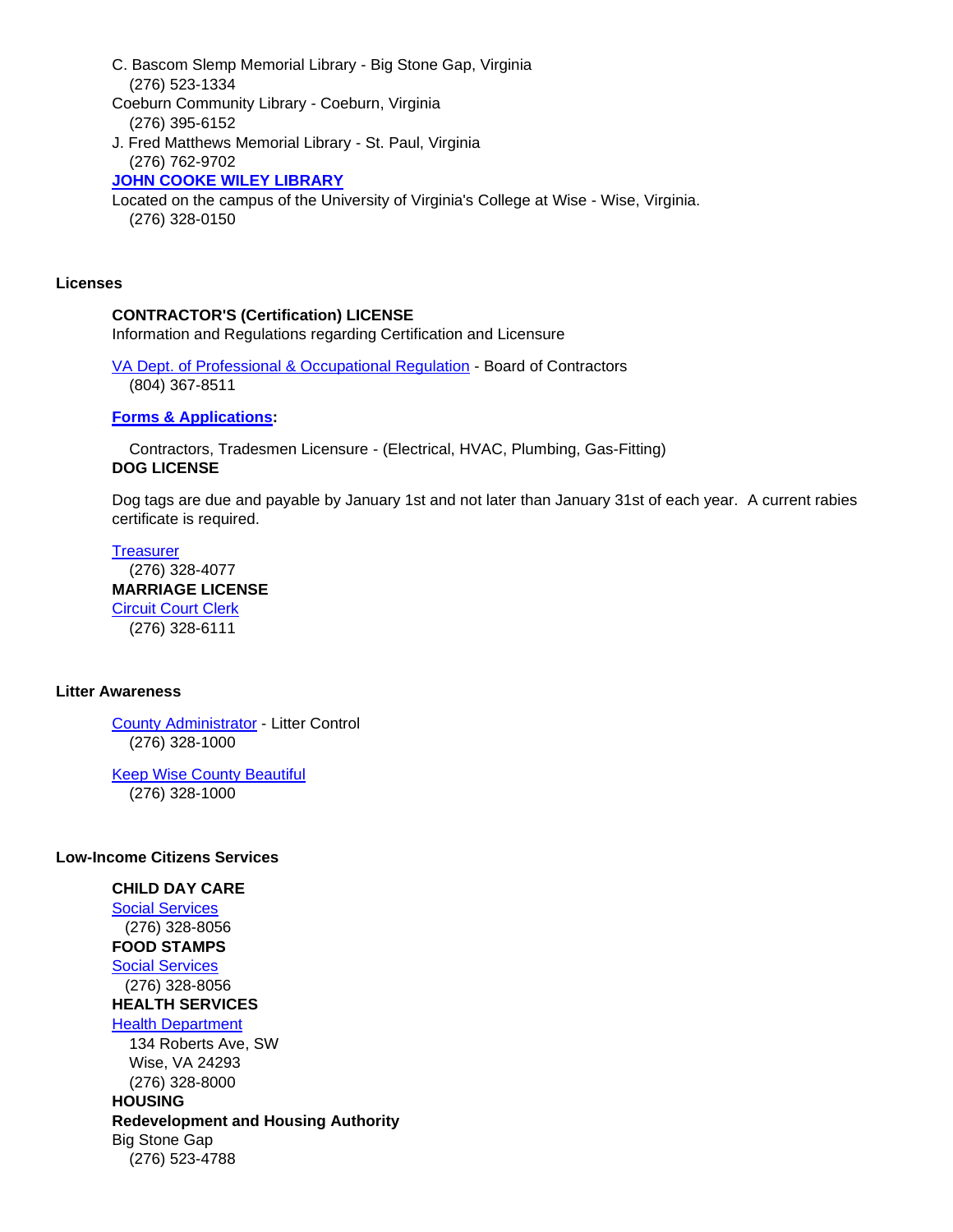# **Norton**  (276) 679-0020 Wise (276) 395-6104 **Rental Assistance** Wise County Rental Assistance (276) 395-6507

#### **MEDICAID**

[Social Services](http://www.wisecounty.org/DSS/dss.html)

(276) 328-8056

## **SERVICES TO FAMILIES**

Helps families achieve self-support or increased self- sufficiency within potential.

Services: financial assistance; emergency needs; food stamps; fuel assistance; Medicaid; Temporary Aid to Needy Families; counseling; information and referral; employment services; day care; child protective services and foster care.

[Social Services](http://www.wisecounty.org/DSS/dss.html)

(276) 328-8056

#### **[Back to Top](#page-0-2)**

#### <span id="page-21-0"></span>- M -

#### **Magistrate**

(276) 328-8947

#### **Maps**

## **GEOGRAPHICAL INFORMATION SYSTEM (GIS)**

Wise County, with the assistance of [Anderson & Associates](http://www.andassoc.com/) of Blacksburg VA, is developing a Web based Geographical Information System (GIS). [Wise County GIS Online](https://www.webgis.net/va/Wise/) [Wise County GIS Department](http://www.wisecounty.org/GIS/index.html) (276) 328-7110

## **TAX MAPS**

Tax maps and other maps also are available for purchase by the general public. Maps are computer generated and vary in price.

[Commissioner of Revenue](http://www.wisecounty.org/CommRev/commrev.htm) (276) 328-3556 **ZONING MAPS** [Building and Zoning Dept.](http://www.wisecounty.org/BuildingDept/buildinghome.html) (276) 328-7119

## **Marriage License**

**[Circuit Court Clerk](http://www.courtbar.org/marriage.php)** (276) 328-6111

#### **Maternity Services**

Clinical services and case management programs offered with payment determined by eligibility and income. [Health Department](http://www.vdh.virginia.gov/LHD/lenowisco/index.htm)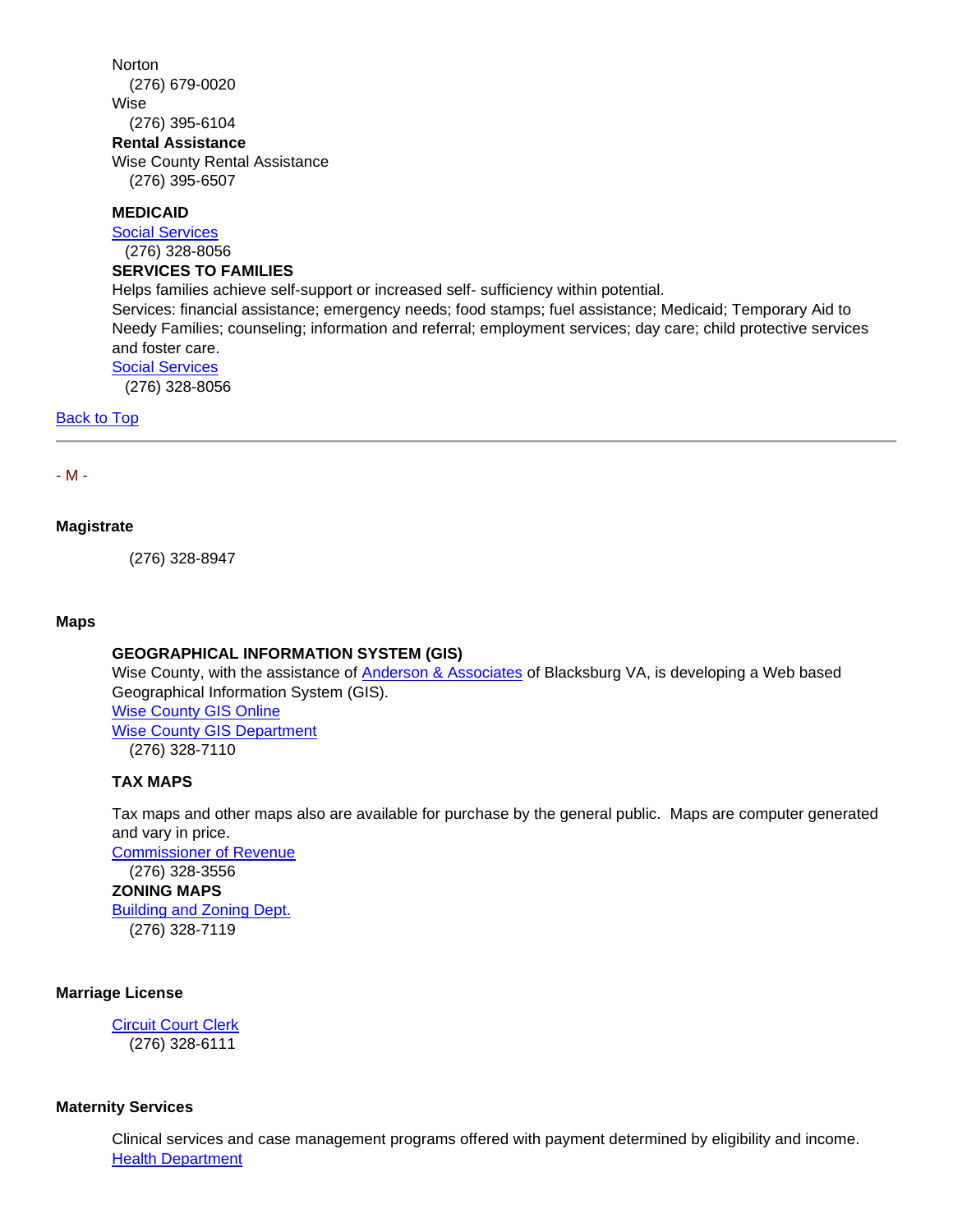134 Roberts Ave, SW Wise, VA 24293 (276) 328-8000

## **[Medical Facilities](http://www.wisecountychamber.org/?q=relocation/hospitals)** (Chamber of Commerce Listings)

The County has three modem, well-equipped hospitals, as well as, a number of clinics and other health care facilities.

## **Mental Health/Mental Retardation/Substance Abuse Services**

**COMPREHENSIVE SERVICES PROGRAM** [Developmental Services, Inc.](https://www.frontierhealth.org/developmental-disabilities-services/) - Frontier Health (276) 523-0682 [Independence House](https://www.frontierhealth.org/developmental-disabilities-services/) - Frontier Health (276) 523-4357 Planning District One Community Services Board (276) 523-256[2](https://www.frontierhealth.org/mental-health-services/) [Wise County Behavioral Health Services](https://www.frontierhealth.org/mental-health-services/) - Frontier Health (276) 523-8300 or (276) 523-8360 **CRISIS INTERVENTION** Community Services Board provides a wide range of services to residents, information, and referral to agency and community resources. Planning District One Community Services Board (276) 523-256[2](https://www.frontierhealth.org/mental-health-services/) Wise [County Behavioral Health Services](https://www.frontierhealth.org/mental-health-services/) - Frontier Health (276) 523-8300 or (276) 523-8360

## **Mosquitoes**

Mosquito bites can cause severe skin irritation through an allergic reaction, as well as, the transmission of certain serious diseases such as malaria, dengue fever and several forms of encephalitis. Not only can mosquitoes carry diseases which afflict humans, but they also can transmit several diseases and parasites that are very susceptible to dogs and horses. These include dog heart worms and eastern equine encephalitis. The [Environmental](http://www.epa.gov/)  [Protection Agency \(EPA\)](http://www.epa.gov/) and the [Virginia Dept. of Health \(VDH\)](http://www.vdh.virginia.gov/) recommend taking steps to control mosquitoes around your home. [Health Department](http://www.vdh.virginia.gov/LHD/lenowisco/index.htm)

 134 Roberts Ave, SW Wise, VA 24293 (276) 328-8000 [FAQ About Mosquitoes](http://www.vdh.virginia.gov/epidemiology/DEE/Vectorborne/mosquitofaq.htm) [\(VDH\) Controlling Mosquitoes Around the Home](http://www.vdh.virginia.gov/epidemiology/DEE/Vectorborne/WestNile/standingwater.htm)

## **Museum**

[Southwest Virginia Museum](http://www.dcr.virginia.gov/state_parks/sou.shtml) (276) 523-1322 [Harry W. Meador Coal Museum](http://www.bigstonegap.org/attract/coal.htm) (276) 523-9209

<span id="page-22-0"></span>[Back to Top](#page-0-2)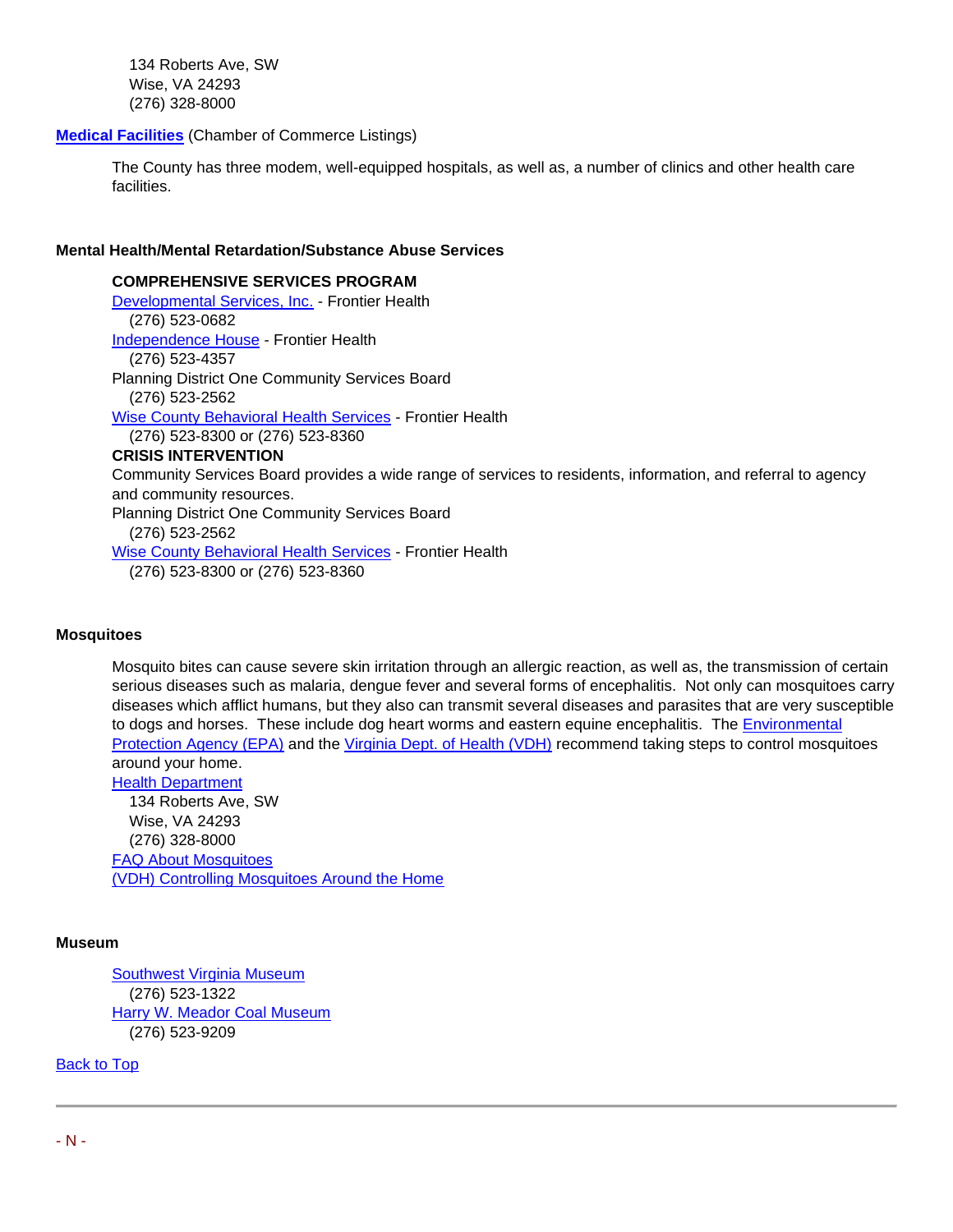[Circuit Court Clerk](http://www.courtbar.org/) (276) 328-6111

# **Neighborhood and Business Watches**

[Sheriff](http://www.wiseso.net/) - Crime Prevention Unit coordinates this program and conducts home and business security surveys on request.

(276) 328-3756 Deputy Teresa A. Meade

# **Notary Public**

Applications to become a notary public.

**[Circuit Court Clerk](http://www.courtbar.org/notary.php)** (276) 328-6111

## **Nursing Home**

## **HERITAGE HALL**

Accredited health care facilities providing long-term care to the residents of Wise County and surrounding areas.

Big Stone Gap facility - Valley View Drive (276) 523-3000 Wise facility - College Drive (276) 328-2721

## **PRE-ADMISSION SCREENING**

Pre-authorization for Medicaid payment for nursing home and community based care.

[Health Department](http://www.vdh.virginia.gov/LHD/lenowisco/index.htm) 

 134 Roberts Ave, SW Wise, VA 24293 (276) 328-8000

[Resources for Nursing Home Abuse](http://www.nursinghomeabusesupport.com/) – Provides the most up-to-date statistics and information relating to nursing home abuse.

[National Council for Aging Care's guide on Elder Abuse](http://www.aginginplace.org/guide-to-recognizing-elder-abuse/)

**Back to Top** 

<span id="page-23-0"></span>- O -

<span id="page-23-1"></span>**Back to Top**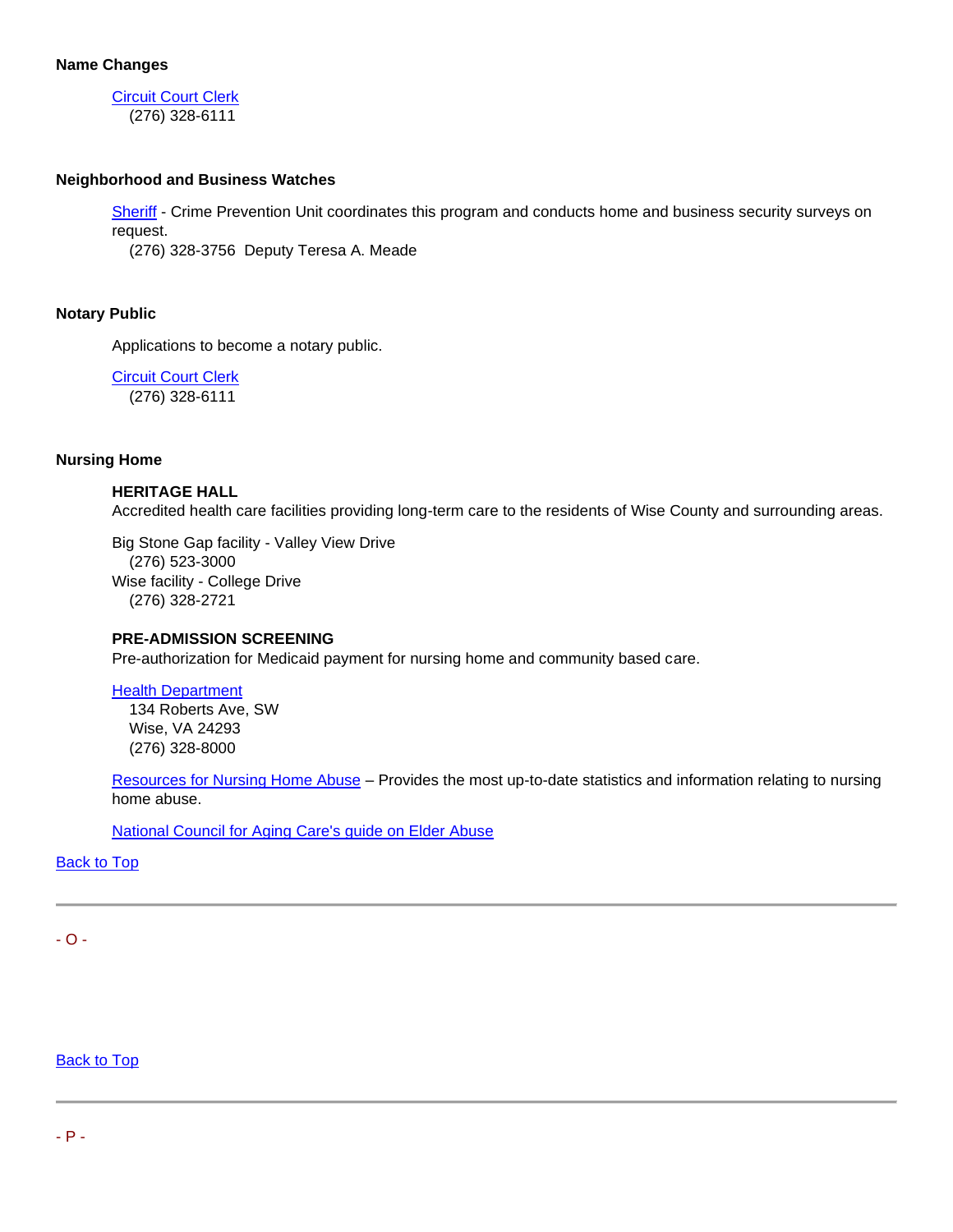#### **Parenting Services**

# **CHILD ABUSE OR NEGLECT** - (See [Child Protective Services\)](#page-5-1) **FAMILIES FIRST PROGRAM**

#### [Health Department](http://www.vdh.virginia.gov/LHD/lenowisco/index.htm)

 134 Roberts Ave, SW Wise, VA 24293 (276) 328-8000

## **PARENTING SEMINAR**

[Cooperative Extension Service](http://offices.ext.vt.edu/wise/)

(276) 328-6194

#### **PARENTING SKILLS PROGRAMS**

Information about parenting classes and general inquiries regarding parenting resources.

#### [Office on Youth](http://www.lpoy.org/)

(276) 523-5064

Parent to Parent Program - A parenting skills workshop with a strong drug and alcohol prevention focus. (276) 523-0682

#### **PARENTING SUPPORT GROUPS**

[Office on Youth](http://www.lpoy.org/)

(276) 523-5064

# **SUBSTANCE ABUSE FOCUS PROGRAMS**

Parent to Parent Program

A parenting skills workshop with a strong drug and alcohol prevention focus.

(276) 523-0682

# **Parks and Recreation**

## **Community Centers - Building Rental**

These buildings are available to rent for reunions, receptions, parties, and other special occasions. You must reserve the center in advance by paying a deposit (refundable if the facilities remain in good condition) and a rental fee.

**(NOTE: As of January 1, 2016, the fees at all locations is \$50.00 deposit and \$40.00 for the rental)**. **Dorchester Community Center Stephens Community Center Tacoma School Community Center**

(276) 328-2321 - [County Administrator](http://www.wisecounty.org/Coadmin/coadmin.html)

## **Passport Applications**

**[Circuit Court Clerk](http://www.courtbar.org/uspassports.php)** (276) 328-6111

## **Pavement Repair**

[Virginia Department of Transportation](http://www.vdot.virginia.gov/about/bristol_quick-directions.asp#wise) - Wise Residency (276) 328-9331

## **Pediatric- "Well Child" Health**

Well child services through age two. [Health Department](http://www.vdh.virginia.gov/LHD/lenowisco/index.htm) 134 Roberts Ave, SW Wise, VA 24293 (276) 328-8000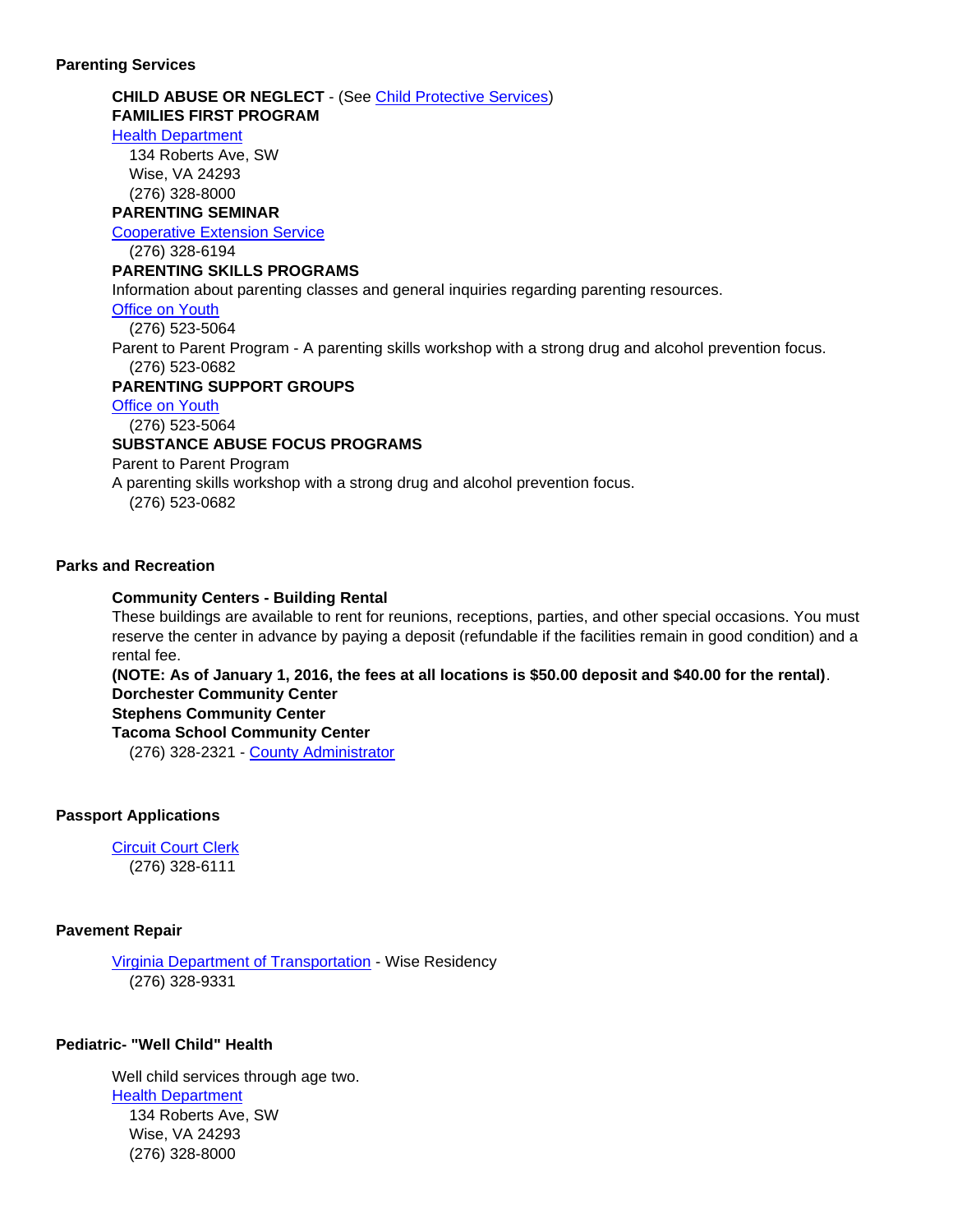#### **PEG Channel (Wise-TV)**

Wise County Public, Educational and Government (PEG) information channel on **ComCast Cable channel 19** and **InterMountain Cable channel 67**. Tune in for Board of Supervisors meetings, School Board meetings, educational programs, change of schedule notices for schools, other public notices, etc. (276) 328-2321

#### **Personal Property Tax (tangible)**

## **TAX ASSESSMENT**

[Commissioner of Revenue](http://www.wisecounty.org/CommRev/commrev.htm) (276) 328-3556 **TAX PAYMENT [Treasurer](http://www.wisecounty.org/Treasurer/pay_taxes.html)** (276) 328-4077

#### **Permits**

#### **Building Permit**

Whenever constructing, altering, repairing or converting the use of a building, structure or associated equipment, a permit is required. [Building and Zoning Dept.](http://www.wisecounty.org/BuildingDept/fee.html)

(276) 328-7119

# **Concealed Weapon/Hand Gun Permits**

Applications for concealed weapon permits. [Circuit Court Clerk](http://www.courtbar.org/) (276) 328-6111

# **Zoning Permits & Enforcement**

To obtain a zoning approval permit or report businesses operating in a residential area or other possible violations of the county zoning ordinanc[e](http://www.wisecounty.org/BuildingDept/zoneord.html) [Building and Zoning Dept.](http://www.wisecounty.org/BuildingDept/zoneord.html) (276) 328-7119

**Pesticide Use and Management** 

[Extension Service](http://offices.ext.vt.edu/wise/) (276) 328-6194

## **Plans**

**COMPREHENSIVE PLAN** [Building and Zoning Dept](http://www.wisecounty.org/BuildingDept/buildinghome.html) (276) 328-7119

# **Poison Center**

Provides general poison information and poison management advice to over 2.8 million residents in 63 counties of Central and Western Virginia. Staffed by trained specialists in poison information and a Medical Toxicologist, the center is open 24 hours-a-day.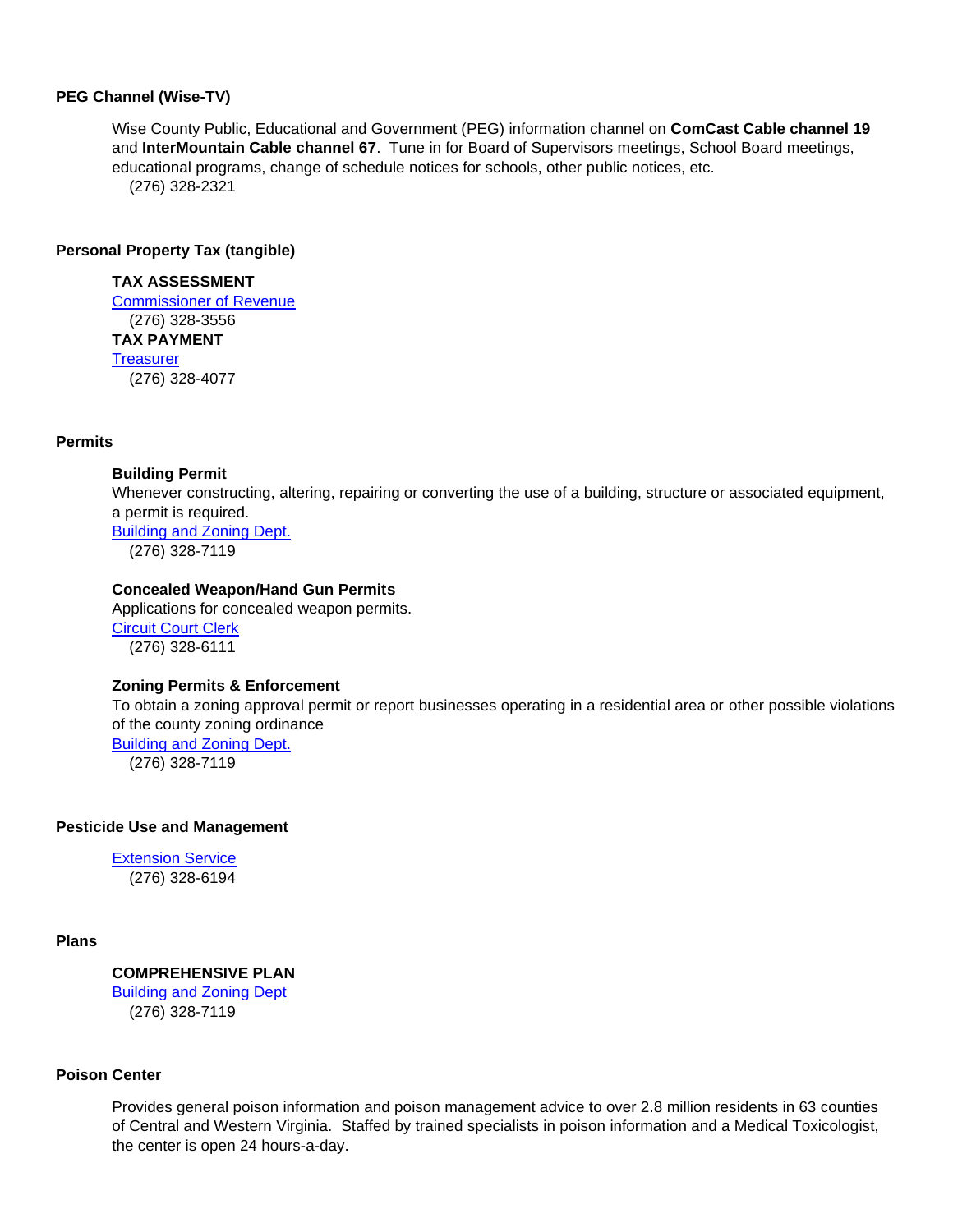[UVa Blue Ridge Poison Center](http://www.healthsystem.virginia.edu/internet/brpc/) 1-800-222-1222

## **Police**

Emergencies 9-1-1 **[Sheriff](http://www.wiseso.net/)** (276) 328-3566 or (276) 328-3756

# **Pregnancy Testing**

[Health Department](http://www.vdh.virginia.gov/LHD/lenowisco/index.htm) 134 Roberts Ave, SW Wise, VA 24293 (276) 328-8000

# **Prenatal Program**

Provides maternity services with payment determined according to eligibility and income [Health Department](http://www.vdh.virginia.gov/LHD/lenowisco/index.htm)  134 Roberts Ave, SW Wise, VA 24293 (276) 328-8000

## **Probation**

# **ADULT**

VA Dept of Corrections: Probation and Parole District 18 (276) 679-9201 Southwest Virginia Day Reporting Center (276) 796-4084

# **JUVENILE**

Juvenile Court Service Unit, 30th District

To reduce juvenile delinquency by providing services, programs and policies that advocate for the needs of youth and their families; assist the community in preventing juvenile delinquency; divert from the juvenile system those whose needs are more appropriately met elsewhere; promote rehabilitation of youth; and protect the people of the community from crime. Provide juvenile probation services and parole information.

(276) 328-2141 or (276) 328-2151

# **Psychological Services**

## **COMPREHENSIVE SERVICES PROGRAM**

[Developmental Services, Inc.](https://www.frontierhealth.org/developmental-disabilities-services/) - Frontier Health (276) 523-0682 [Independence House](https://www.frontierhealth.org/developmental-disabilities-services/) - Frontier Health (276) 523-4357 Planning District One Community Services Board (276) 523-256[2](https://www.frontierhealth.org/mental-health-services/) [Wise County Behavioral Health Services](https://www.frontierhealth.org/mental-health-services/) - Frontier Health (276) 523-8300 or (276) 523-8360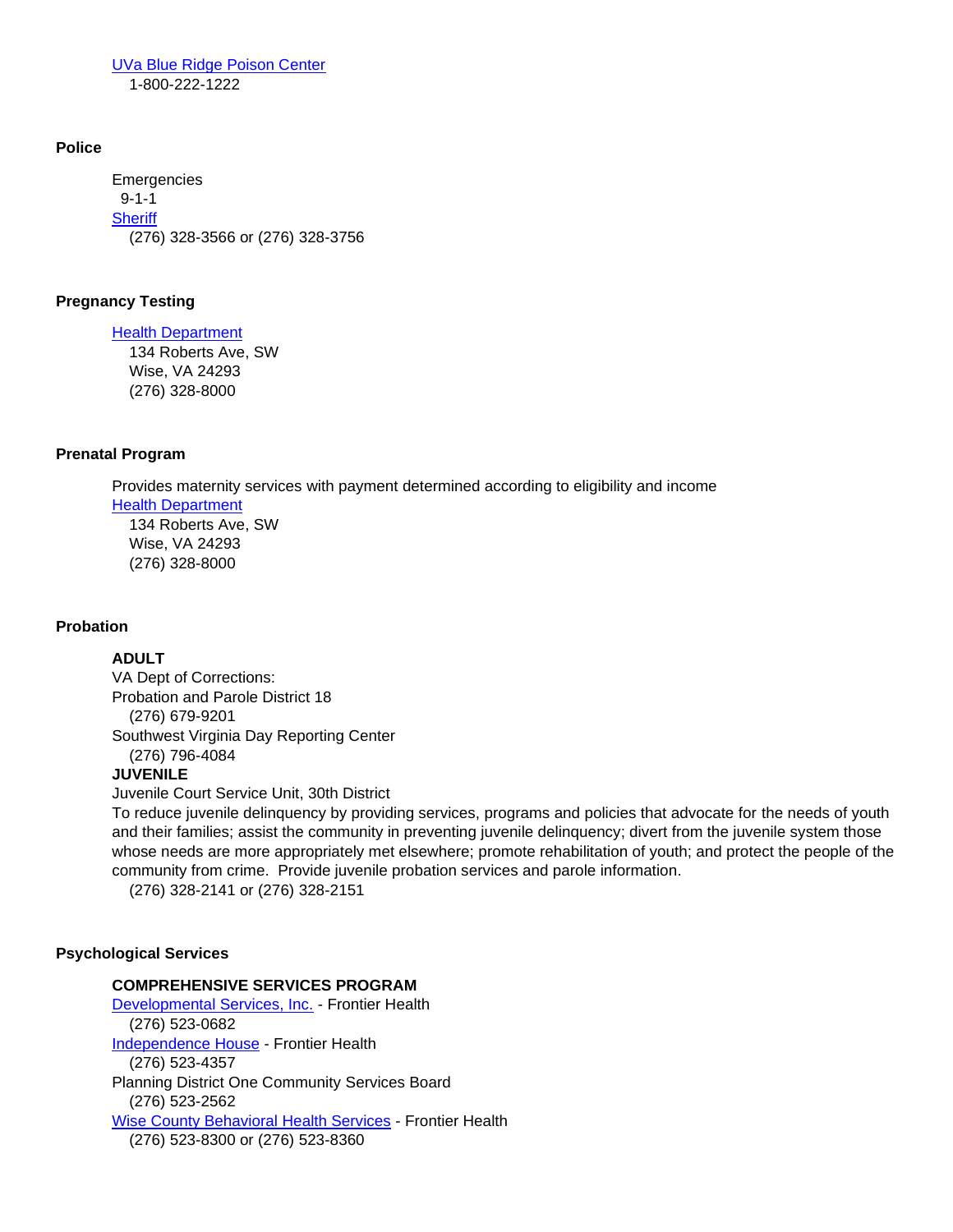# **CRISIS INTERVENTION**

Community Services Board provides a wide range of services to residents, information, and referral to agency and community resources. Planning District One Community Services Board (276) 523-256[2](https://www.frontierhealth.org/mental-health-services/) [Wise County Behavioral Health Services](https://www.frontierhealth.org/mental-health-services/) - Frontier Health (276) 523-8300 or (276) 523-8360

## **[Public Service Authority](http://www.wisecountypsa.org/)**

Provides water and sewer services to selected areas of Wise County. (276) 679-1263

# **Purchasing and Bidding Procedures**

For information on how to do business with the county. [County Administrator](http://www.wisecounty.org/Coadmin/coadmin.html) (276) 328-2321

**Back to Top** 

<span id="page-27-0"></span> $-Q -$ 

**Back to Top** 

<span id="page-27-1"></span>- R -

## **Rabies**

Report bites or exposure

[Animal Control](http://www.wisecounty.org/AnmlCtrl/index.html) (276) 679-6750 - Animal Shelter **[Health Department](http://www.vdh.virginia.gov/LHD/lenowisco/index.htm)**  134 Roberts Ave, SW Wise, VA 24293 (276) 328-8000

# **Rape Prevention**

(See Self-Defense)

## **Real Estate Property**

**ASSESSMENT [Real Estate Assessments Online \(EagleWeb\)](http://www.wise-assessor.org/assessor/web/)**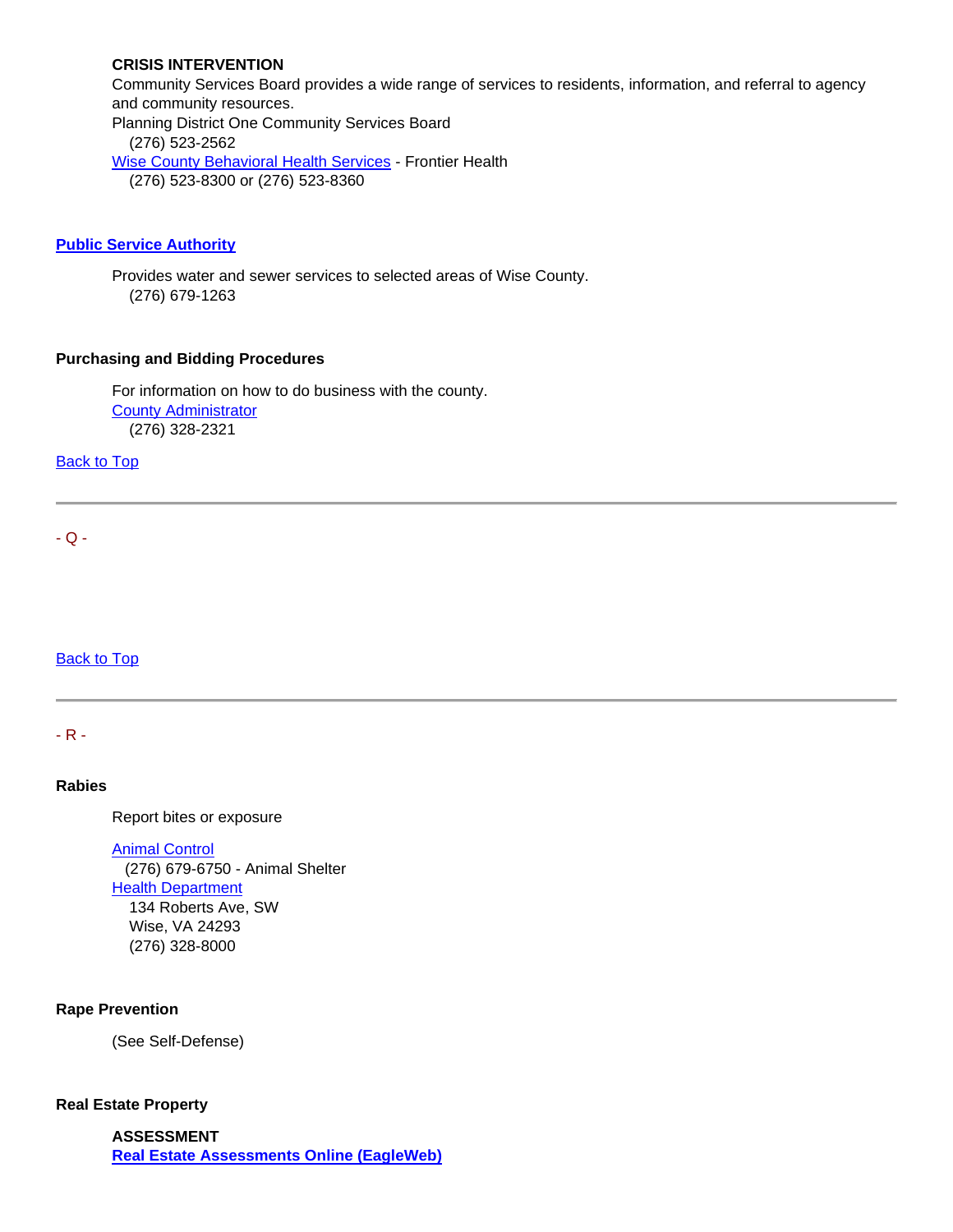[Commissioner of Revenue](http://www.wisecounty.org/CommRev/commrev.htm) (276) 328-3556

## **TAX PAYMENT**

**[Treasurer](http://www.wisecounty.org/Treasurer/pay_taxes.html)** 

(276) 328-4077

# **Recreation**

## [Wise County Youth Soccer](http://www.wisecountyyouthsoccer.org/)

Wise County Youth Soccer is a volunteer, non-profit organization promoting soccer for the children of Wise County.

# **Recycling**

## **DROP OFF**

Mixed Paper, #1 and #2 Plastics, Cardboard, Aluminum, Metal, Electronics and Rubber Tires (passenger car and light trucks) may be dropped off at all manned County Convenience Centers and Can Sites. (See [Convenience](#page-6-0)  [Centers.](#page-6-0))

## [County Litter Control Department](http://www.wisecounty.org/Coadmin/coadmin.html#Litter_Control)

(276) 328-1000

## **WHAT & HOW to RECYCLE?**

For details on what items can be recycled and how to organize these items for proper recycling, visit the [KeepWiseCountyBeautiful.org](http://keepwisecountybeautiful.org/information-more/recycling/) website or contact the [County Litter Control Department.](http://www.wisecounty.org/Coadmin/coadmin.html#Litter_Control) (276) 328-1000

# **[Registrar's Office](http://www.wisecounty.org/registrar/registrar.html)**

Handles voter registration and elections. (276) 328-8331

# **[Restaurant Inspection/Permits](http://www.healthspace.ca/Clients/VDH/Lenowisco/Lenowisco_Website.nsf)**

# **[Health Department](http://www.vdh.virginia.gov/LHD/lenowisco/index.htm)**

 134 Roberts Ave, SW Wise, VA 24293 (276) 328-8000

## **Roads**

[Virginia Dept. of Transportation](http://www.vdot.virginia.gov/about/bristol_quick-directions.asp#wise) - Wise Residency (276) 328-9331

[Back to Top](#page-0-2)

<span id="page-28-0"></span>- S -

**[Schools](http://www.wisecounty.org/schools.html)**

[WISE COUNTY PUBLIC SCHOOLS](http://www.wisek12.org/) (276) 328-8017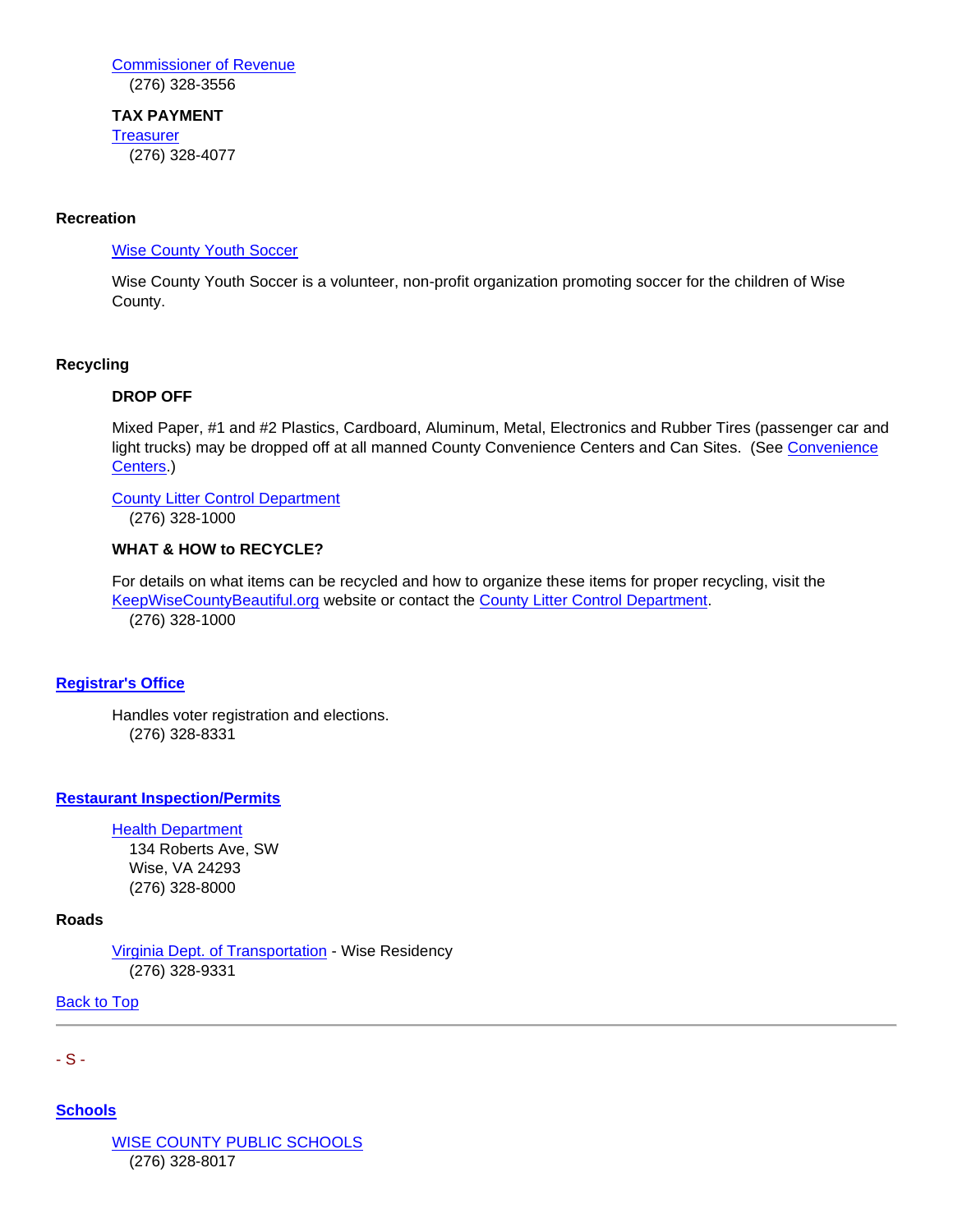#### **Senior Adult Services**

## **ADVOCACY AND SUPPORT SERVICES**

To prevent unnecessary and/or inappropriate institutionalization of older persons by the development and maintenance of comprehensive user-friendly community based long term care services; recognizing that families provide the bulk of care for older people and then developing a user-friendly comprehensive infrastructure to support family caregivers; and by serving as an active and responsible advocate on issues effecting older persons.

Services: Specialized and public transportation (for all ages); Family Support (caregivers, personal care, Alzheimer's, senior volunteers); Nutrition and Wellness (Cancer support, employment services, meals on wheels, socialization and recreation); Elder Rights and Security (abuse prevention, legal and other counseling services). [Mountain Empire Older Citizens, Inc. \(MEOC\)](http://meoc.org/)

(276) 523-4202

## **REAL ESTATE TAX RELIEF FOR ELDERLY AND DISABLED**

Qualifying individuals can receive up to \$150.00 credit toward the County real estate taxes on their home. [Commissioner of Revenue](http://www.wisecounty.org/CommRev/commrev.htm)

(276) 328-3556

**[SeniorNavigator.org](http://www.virginianavigator.org/sn/senior-navigator-home-page)** – "Your One-Stop Source for Information and Access to Community Programs and Services: Empowering Seniors and Caregivers to Navigate. SeniorNavigator helps hundreds of thousands of seniors and caregivers each year, guiding them to the vital support and information they need and equipping them with valuable tools to make educated decisions."

[Senior Living Directory](http://www.seniorliving.org/virginia/) – "strives to be the most complete and unbiased source of lifestyle options for older citizens. We have tried to list EVERY elder lifestyle option (no kidding). We are also focusing on retirement planning, money and finance for seniors because we know that the wave of 76 million baby boomers is probably under prepared for the difficulties of retirement."

## **[SOCIAL SECURITY](http://www.ssa.gov/)**

(276) 679-7633

[Virginia Assisted Living Directory](http://www.assisted-living-directory.com/content/virginia.htm) is a free and useful resource for Assisted Living, Alzheimer's, and long-term care available within the Commonwealth of Virginia.

## **Septic Tanks**

Permits and inspections.

#### [Health Department](http://www.vdh.virginia.gov/LHD/lenowisco/index.htm)

 134 Roberts Ave, SW Wise, VA 24293 (276) 328-8000

## **Sewer Services**

## **C-N-W REGIONAL WASTE WATER TREATMENT AUTHORITY**

C-N-W manages and operates waste water treatment facilities in the Coeburn-Norton-Wise areas. For service questions, contact the respective town or the [City of Norton.](http://www.nortonva.org/index.aspx?nid=80)

## **TOWN SEWER SERVICES**

All towns have sewer service available to their residents and to some county residents in their immediate vicinity. Contact the town in question to determine the scope of their service area.

[Appalachia](http://www.townofappalachiava.us/) (276) 565-3900 [Big Stone Gap](http://www.bigstonegap.org/contact.htm) (276) 523-4382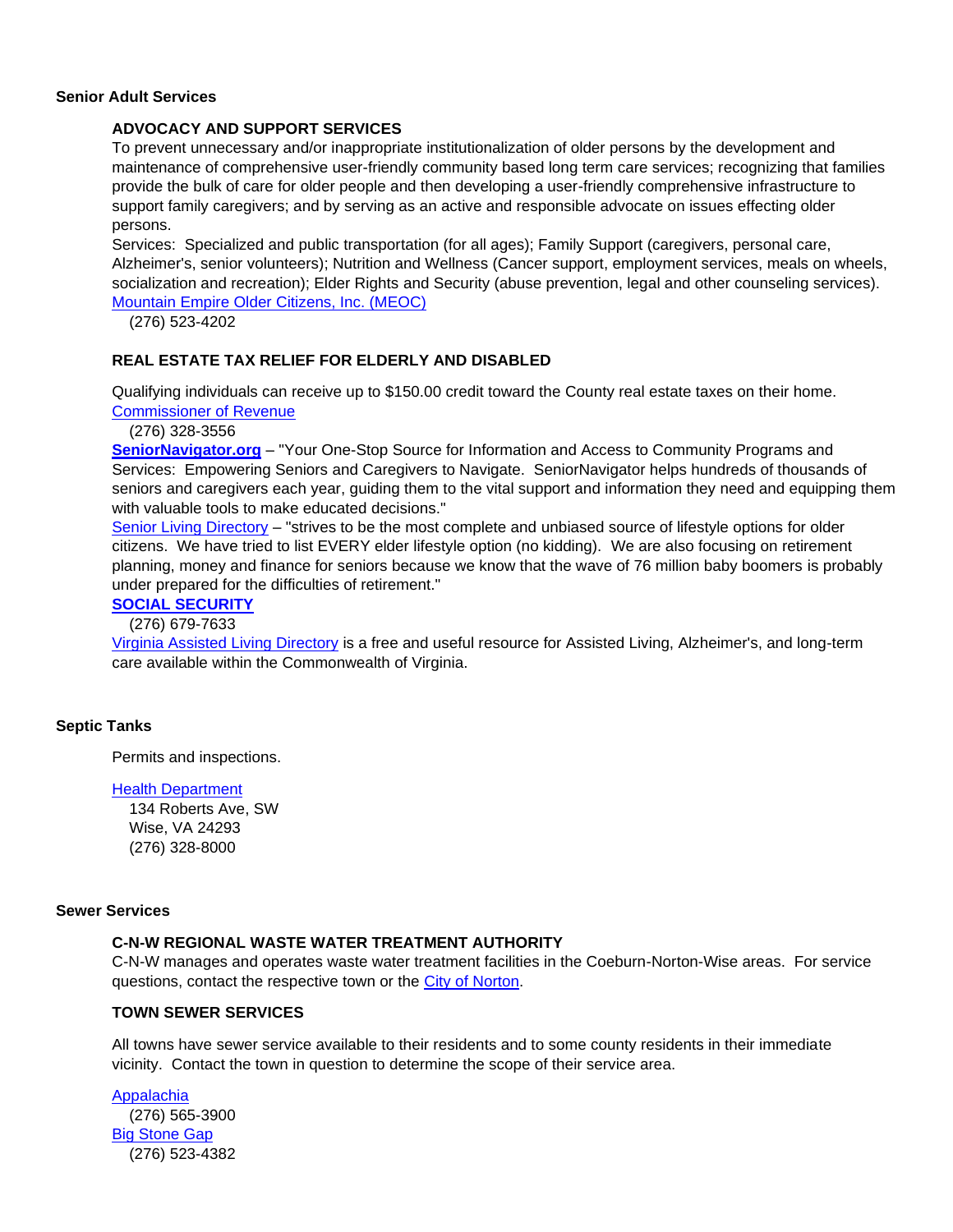**[Coeburn](http://www.townofcoeburn.com/)**  (276) 395-3323 **[Pound](http://www.poundva.com/)**  (276) 796-5188 [St. Paul](http://www.stpaulva.org/) (276) 762-9683 **[Wise](http://www.townofwise.net/)**  (276) 328-6119 [City of Norton](http://www.nortonva.org/index.aspx?nid=80) (276) 679-1160

## **[PUBLIC SERVICE AUTHORITY](http://www.wisecountypsa.org/)**

Provides water and sewer services to selected areas of Wise County. (276) 679-1263

## **UNDERGROUND UTILITIES LOCATION**

Miss Utility - Location of existing facilities, new construction, etc. 1-800-552-7001

#### **Sexually Transmitted Diseases (STDs)**

Provides surveillance, investigation and education of all reportable communicable diseases.

[Health Department](http://www.vdh.virginia.gov/LHD/lenowisco/index.htm)

 134 Roberts Ave, SW Wise, VA 24293 (276) 328-8000

## **[Sheriff](http://www.wiseso.net/)**

Provides security for courts; responsible for the service of civil process, such as, warrant in debt, garnishment, show cause, etc., and the performance of all related duties including, but not limited to, evictions, levies and capias enforcement. Management & operation of county jail facility; management & operation of central dispatch & communications center.

(276) 328-3566 or (276) 328-3756

#### **Small Business Assistance**

[MECC Small Business Business Development Center \(SBDC\)](http://www.mecc.edu/sbdc/) is a partnership with the U.S. Small Business Administration. The SBDC provides one-on-one counseling, business education opportunities and resources to help small business owners or managers improve their business. Contact [Tim Blankenbecler,](mailto:tblankenbecler@mecc.edu) SBDC Director, for more information.

(276) 523-6529

## **[Social Services](http://www.wisecounty.org/DSS/dss.html)**

#### **FINANCIAL SERVICES**

Services; food stamps; Temporary Aid to Needy Families; Medicaid; and general relief.

# **HUMAN SERVICES**

Services: child protective services; foster care and adoptions; services to the elderly; and child daycare. (276) 328-8056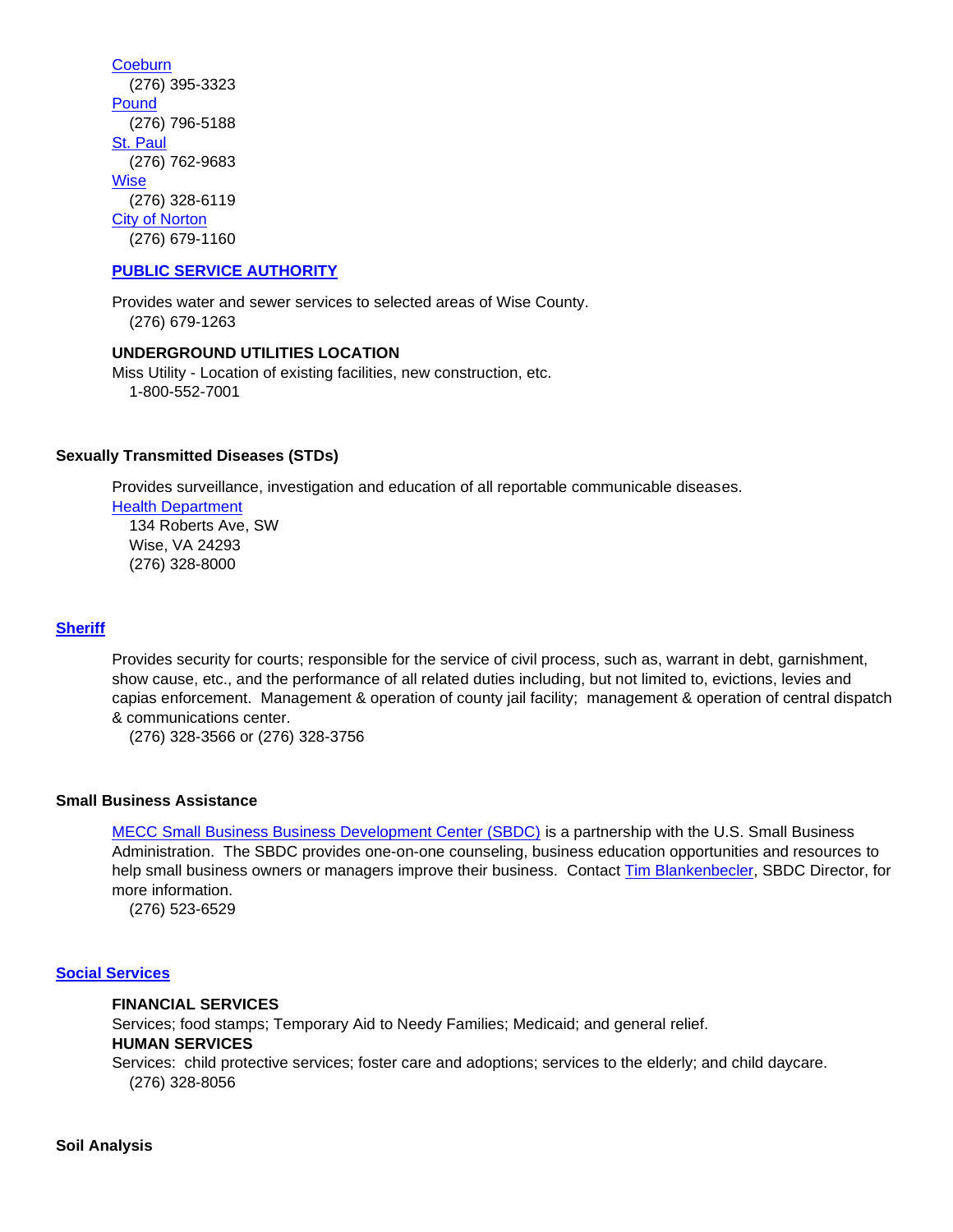[Cooperative Extension Service](http://offices.ext.vt.edu/wise/)  (276) 328-6194

#### **Soil Information**

Provides general soils characteristics and information. [Cooperative Extension Service](http://offices.ext.vt.edu/wise/) (276) 328-6194

#### **Stephens Community Center**

This building is available for rent for reunions, receptions, parties, and other special occasions. You must reserve the center in advance by paying a deposit (refundable if the facilities remain in good condition) and a rental fee. **(NOTE: As of January 1, 2016 the fee is \$50.00 deposit and \$40.00 for the rental)**. [County Administrator](http://www.wisecounty.org/Coadmin/coadmin.html) - (276) 328-2321

#### **Street Names**

To change existing street name or name unnamed street. [County Administrator](http://www.wisecounty.org/Coadmin/coadmin.html#E911_Maps) - E-911 Mapping Technician (276) 328-7119

#### **Street Signs**

To report missing or vandalized **Street Name** signs. [Wise County GIS Department](http://www.wisecounty.org/GIS/index.html) - E-911 Mapping Technician (276) 328-7119

To report all other missing or vandalized street signs. [Virginia Department of Transportation](http://www.vdot.virginia.gov/about/bristol_quick-directions.asp#wise) - Wise Residency (276) 328-9331

#### **Substance Abuse Services**

ABC (Alcoholic Beverage Control) Violations 1-800-552-3200 [Alcoholics Anonymous](http://www.aa.org/) (276) 523-4545 (local chapter) [Drug Abuse Resistance Education \(DARE\)](http://www.dare-america.com/) is designed to provide accurate information about drugs and alcohol; teach students the necessary decision-making skills; show students how to resist negative peer pressure; suggest healthy alternatives to drug use; and build confidence and self-esteem. **[Sheriff](http://www.wiseso.net/)**  (276) 328-3756 Drug Violation Hotline (VA State Police) 1-800-553-3673 [Office on Youth](http://www.lpoy.org/) (276) 523-5064 Planning District One Community Services Board (276) 523-2562 Parent to Parent Program - A parenting skills workshop with a strong drug and alcohol prevention focus. (276) 523-0682 [Wise County Behavioral Health Services](https://www.frontierhealth.org/mental-health-services/) - Frontier Health (276) 523-8300 or (276) 523-8360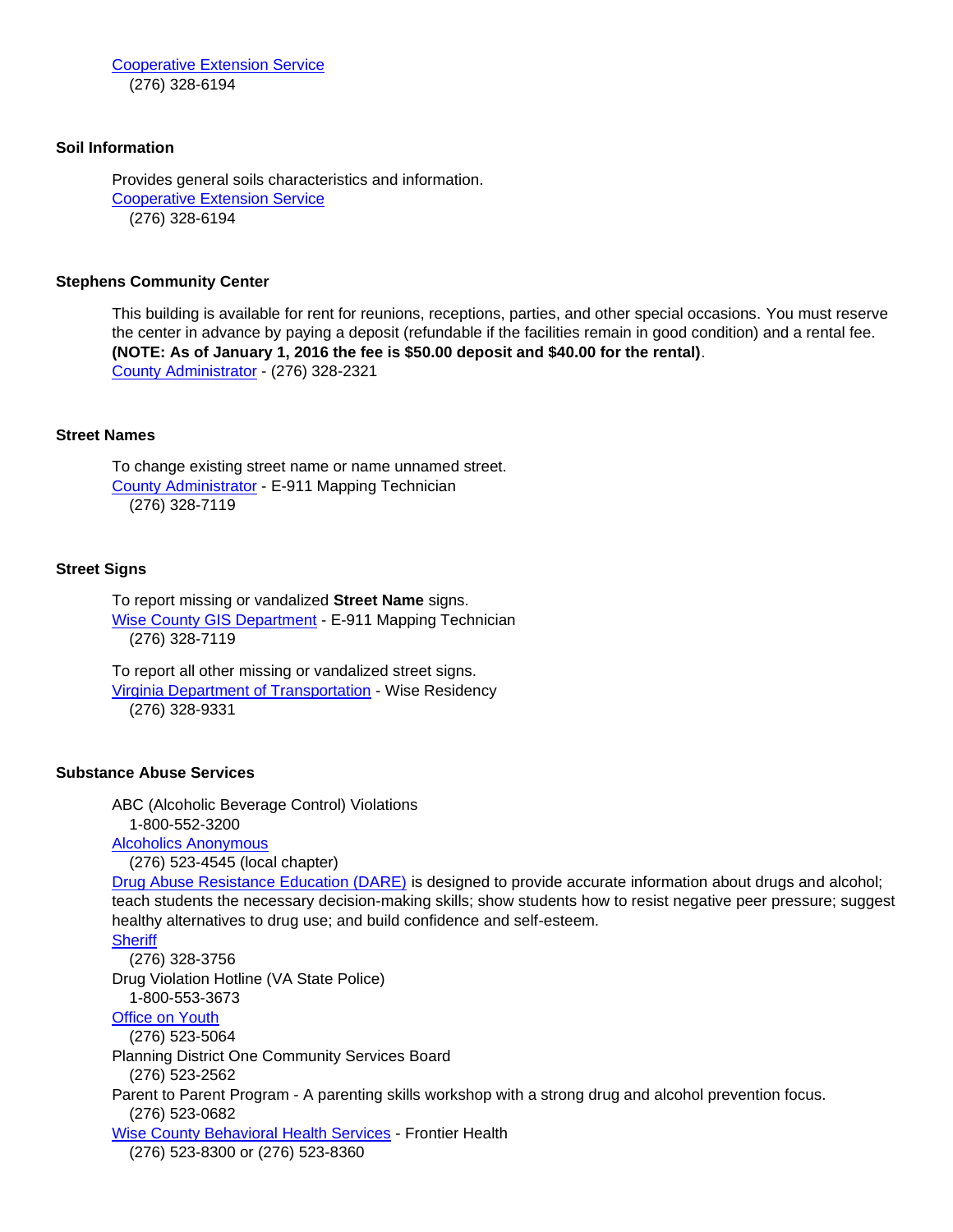#### **Subdivision of Land**

How to subdivide your land and information regarding residential subdivisions. [Building and Zoning Dept.](http://www.wisecounty.org/BuildingDept/buildinghome.html) (276) 328-7119

[Back to Top](#page-0-2)

## <span id="page-32-0"></span>- T -

#### **Tacoma School Community Center**

This building is available for rent for reunions, receptions, parties, and other special occasions. You must reserve the center in advance by paying a deposit (refundable if the facilities remain in good condition) and a rental fee. **(NOTE: As of January 1, 2016 the fee is \$50.00 deposit and \$40.00 for the rental)**. [County Administrator](http://www.wisecounty.org/Coadmin/coadmin.html) - (276) 328-2321

#### **Taxes (Assessment)**

For questions regarding real estate, personal property, and coal severance assessments, as well as, contractors licenses.

[Real Estate Assessments Online \(EagleWeb\)](http://www.wise-assessor.org/assessor/web/)

[Commissioner of Revenue](http://www.wisecounty.org/CommRev/commrev.htm) (276) 328-3556

#### **Taxes (Payments)**

(Also see Utilities Tax)

Real estate and personal property tax payments are accepted at the [Treasurer's Office](http://www.wisecounty.org/Treasurer/treasurer.html) in the Wise County Courthouse. Payments can also be made using Direct Payment, Credit/Debit Card Payment online, or at selected area banking institutions[.](http://www.wisecounty.org/Treasurer/pay_taxes.html)

[Treasurer's Office](http://www.wisecounty.org/Treasurer/pay_taxes.html) (276) 328-4077

#### **Tax Return Assistance (State)**

**[Commissioner of Revenue](http://www.wisecounty.org/CommRev/commrev.htm)** offers free assistance in completing the state income tax form for county citizens. (276) 328-3556

#### **TAX FORMS**

Federal - [Internal Revenue Service \(IRS\)](http://www.irs.ustreas.gov/formspubs/index.html) State - [Virginia Dept. of](http://www.tax.virginia.gov/site.cfm?alias=NeedAForm) Taxation

#### **Trash Disposal**

(See [Convenience Centers and Can Sites\)](#page-6-0) (See also [Landfill\)](#page-19-2)

## **TOURISM**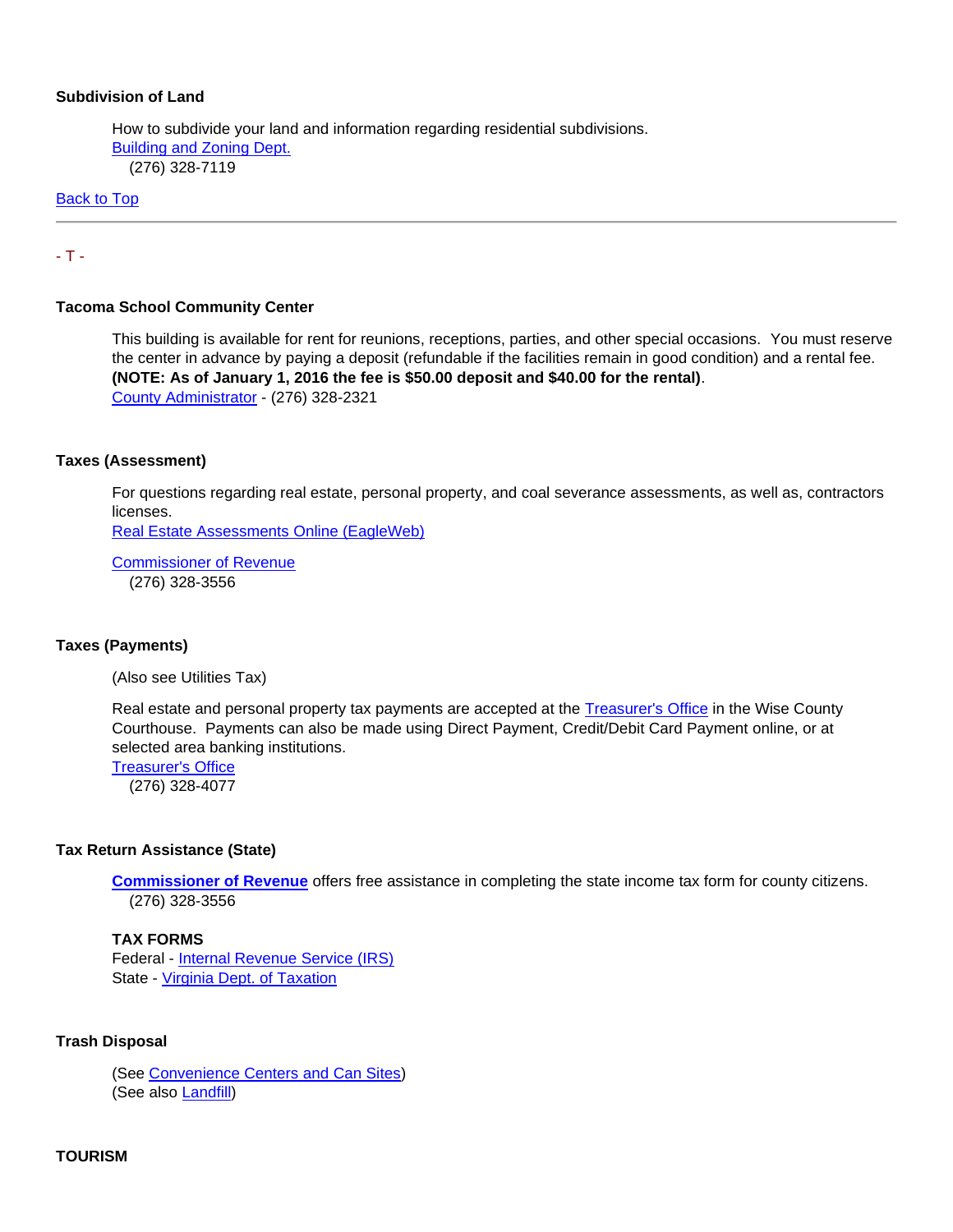General Information for Visitors to the Wise County area.

Wise County Tourism – **[http://www.visitwisecounty.com](http://www.visitwisecounty.com/)** (276) 328-2321

[Chamber of Commerce](http://www.wisecountychamber.org/) (276) 679-0961

[Back to Top](#page-0-2)

<span id="page-33-0"></span>- U -

**Underground Utility Location Services** 

Miss Utility 1-800-552-7001

**Utilities (Communications, Electricity, Water & Sewer)**

# **COMMUNICATIONS Cable Television** [ComCast Cable](http://www.comcast.com/) (800) COM-CAST [InterMountain Cable](http://www.imctv.com/) - Serves portion of Pound, VA area (606) 478-9406 **Local Telephone Service** [Verizon Communications](https://www.verizon.com/) 954-6222 (Residential) (800) 826-2355 (Business) **Internet Telephone Service (VoIP)** [Vonage](http://phone.vonage.com/) (888) 595-1703 [ComCast Xfinity](http://www.comcast.com/)  (800) COM-CAST **Local Internet Access (Dial-up & Broadband)** [ComCast Xfinity](http://www.comcast.com/)  (800) COM-CAST [InterMountain Cable](http://www.imctv.com/) - Serves portion of Pound, VA area (606) 478-9406 [InternetProviders](http://www.internetproviders.com/broadband/) - broadband services [Verizon Online](https://www.verizon.com/local/virginia) (800) 638-2026 **Satellite Internet Access** [DIRECTV Internet bundles](http://www.directvdeals.com/directv-internet/) (DIRECTVdeals.com) (855) 463-7359 [dishNET](http://www.dishpromotions.com/dishnet.asp) (855) 548-5528 [Exede](http://www.exede.com/) (855) 627-2553 **[HughesNet](http://www.hughesnet.com/)**  (866) 293-8945 **Wireless (Cellular telephone)** [AT&T Wireless](http://www.att.com/wireless/) (276) 679-2014 (693 Commonwealth Dr, Norton, VA 24273 (866) 559-4693 [Appalachian Wireless](http://www.appalachianwireless.com/) (Ky. Cellular)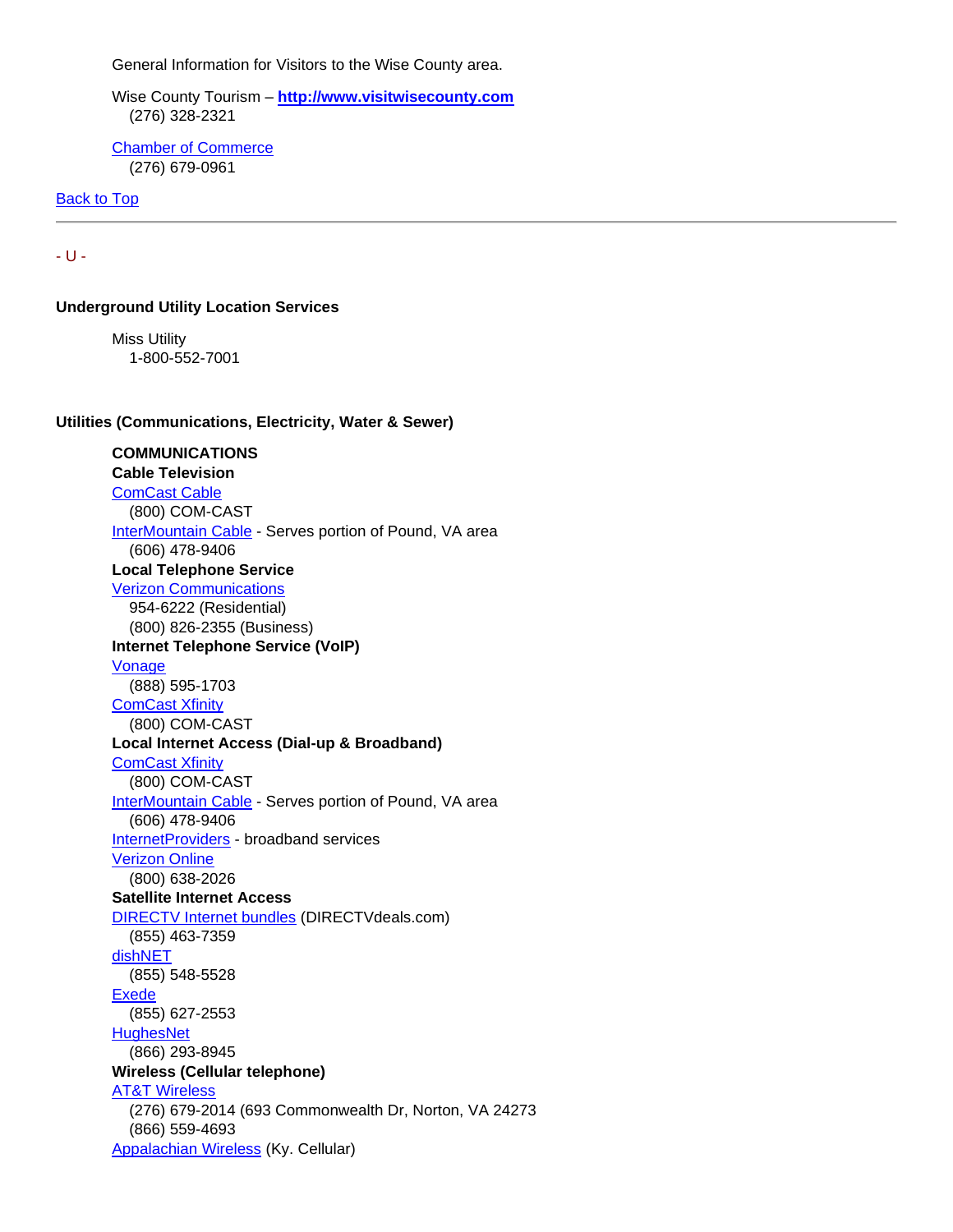(800) 452-2355

[Verizon Wireless](http://www.verizonwireless.com/)

# **ELECTRICITY**

[American Electric Power](http://www.aep.com/) - Serves northernmost Wise County only (800) 956-4237 [Old Dominion Power](https://lge-ku.com/our-company/about-odp) (Ky. Utilities Co.) - Serves the remainder of Wise County. (800) 981-0600

[SunPower,](http://us.sunpower.com/) the leading U.S. provider of solar panels

# **WATER & SEWER**

# **[Public Service Authority](http://www.wisecountypsa.org/)**

Provides water and sewer services to selected areas of Wise County.

# (276) 679-1263

# **Town Services**

All towns have water & sewer service available to their residents and to some county residents in their immediate vicinity. Contact the town in question to determine the scope of their service area.

# [Appalachia](http://www.townofappalachiava.us/)

 (276) 565-3900 [Big Stone Gap](http://www.bigstonegap.org/contact.htm) (276) 523-4382 **[Coeburn](http://www.townofcoeburn.com/)**  (276) 395-3323 [Pound](http://www.poundva.com/) (276) 796-5188 [St. Paul](http://www.stpaulva.org/) (276) 762-9683 **[Wise](http://www.townofwise.net/)** (276) 328-6119

# **Utilities Tax**

For information about the tax charged on telephone, cell phone and electricity bills. [Commissioner of Revenue](http://www.wisecounty.org/CommRev/commrev.htm) (276) 328-3556

# [Back to Top](#page-0-2)

# <span id="page-34-0"></span>- V -

# **Vehicle Licensing**

**[STATE LICENSING](https://www.dmv.virginia.gov/dmvnet/registration/regist_entry.asp) - Online Registration Renewal [Virginia Dept. of Motor Vehicles](https://www.dmv.virginia.gov/exec/csc/csc.asp?id=60)** - Norton VA Office (**NOTICE**: Beginning July 1, 2008, a \$5 service fee will be added when renewing vehicle registrations at any DMV customer service center) 1-866-368-5463 (Customer Contact Line - Toll Free)

# **Veterans Services**

# **[Virginia Dept. of Veterans Services](http://www.dvs.virginia.gov/)** [Big Stone Gap, VA Field Office](http://www.dvs.virginia.gov/dvs/locations/big-stone-gap-field-office/) Service Area - The counties of Dickenson, Lee, Scott, Wise; the city of Norton Suite D-1, Clover Leaf Square Big Stone Gap, VA 24219 (276) 523-1411 (276) 523-5256 FAX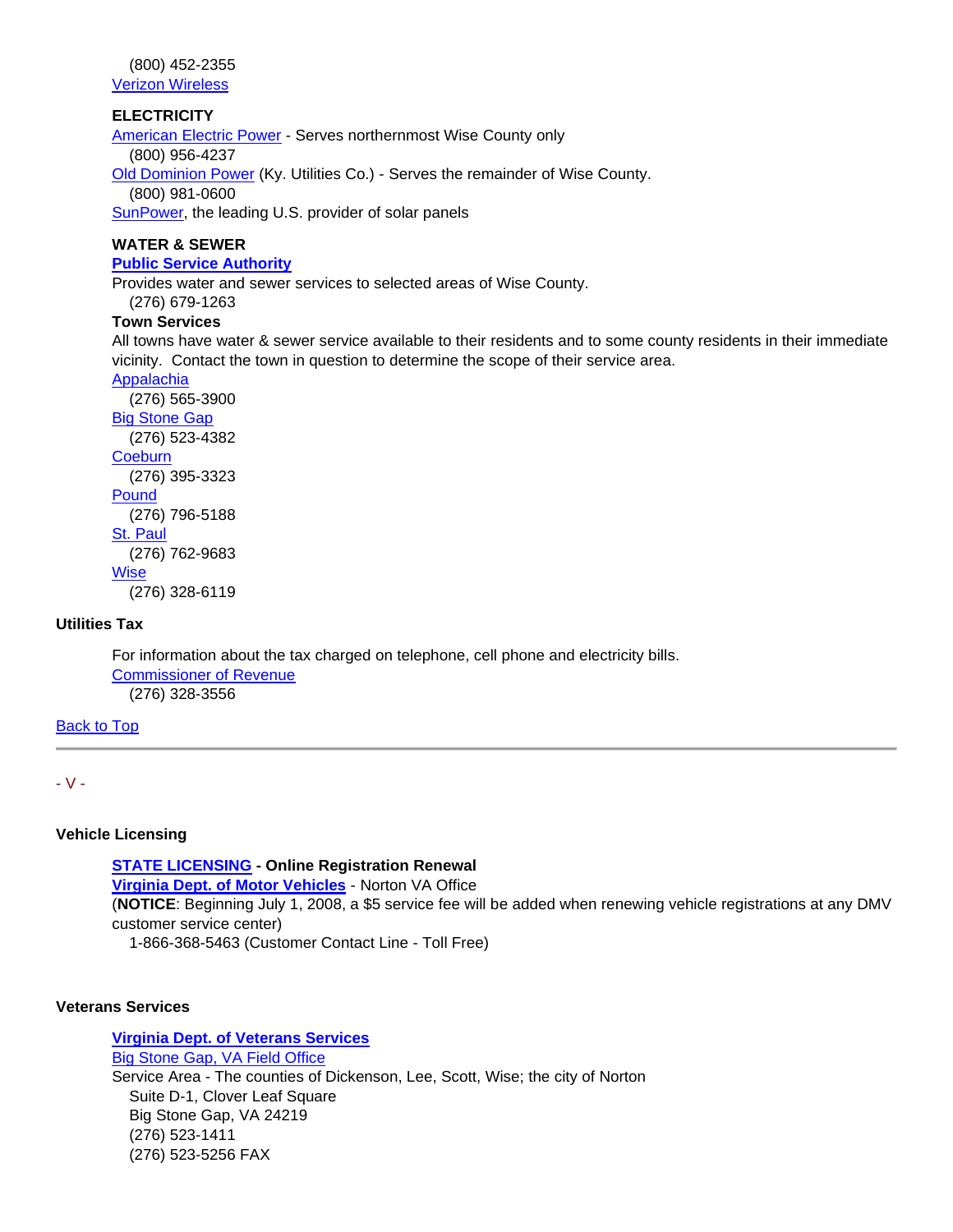#### **Veterans Exemption (Disabled) – County Taxes**

[Personal Property Taxes](http://www.wisecounty.org/CommRev/disabvet_exempt.html) [Real Estate Taxes](http://www.wisecounty.org/CommRev/veterantaxrelief.html) For more information, contact the [Commissioner of the Revenue](http://www.wisecounty.org/CommRev/commrev.htm) (276) 328-3556

#### **VA Loan Assistance**

[VA Home Loan Centers](https://www.vahomeloancenters.org/virginia-va-home-loan-limits/) – help veterans, active duty and family members with VA Home loans. 1-888-573-4496

[Veterans United Home Loans](https://www.veteransunited.com/) 1-800-884-5560

## **Victim/Witness Assistance**

To assist victims and witnesses of crime. (276) 328-4421

## **Visitors**

General Information for Visitors to the Wise County area.

Wise County Tourism – **[http://www.visitwisecounty.com](http://www.visitwisecounty.com/)** (276) 328-2321

[Chamber of Commerce](http://www.wisecountychamber.org/) (276) 679-0961

#### **Vital Records & Health Statistics**

For applications and copy of existing records (birth certificates, etc). State Department of Health [Office of Vital Records and Health Statistics](http://www.vdh.virginia.gov/Vital_Records/index.htm) P.O. Box. 1000 Richmond, VA 23208-1000 (804) 662-6200

## **Vocational Education**

[Wise County Career Technical Center](http://www.wise.k12.va.us/wcctc/default.htm) offers a wide variety of course programs for public school students, which include design and technology, drafting, graphic communications, and electronic technology. Regularly scheduled programs include many other trade skills programs common to the business and industrial community. Various adult evening classes are offered based on interest and enrollment. (276) 328-6113

#### **Volunteer Opportunities**

[Mountain Empire Older Citizens, Inc. \(MEOC\)](http://meoc.org/) offers information on volunteer opportunities both for senior citizens and provides assistance to the elderly. (276) 523-4202

[Office on Youth](http://www.wisecounty.org/LPOY/lpoy.html) offers information on volunteer opportunities for youth and adults who wish to work with youth. (276) 523-5064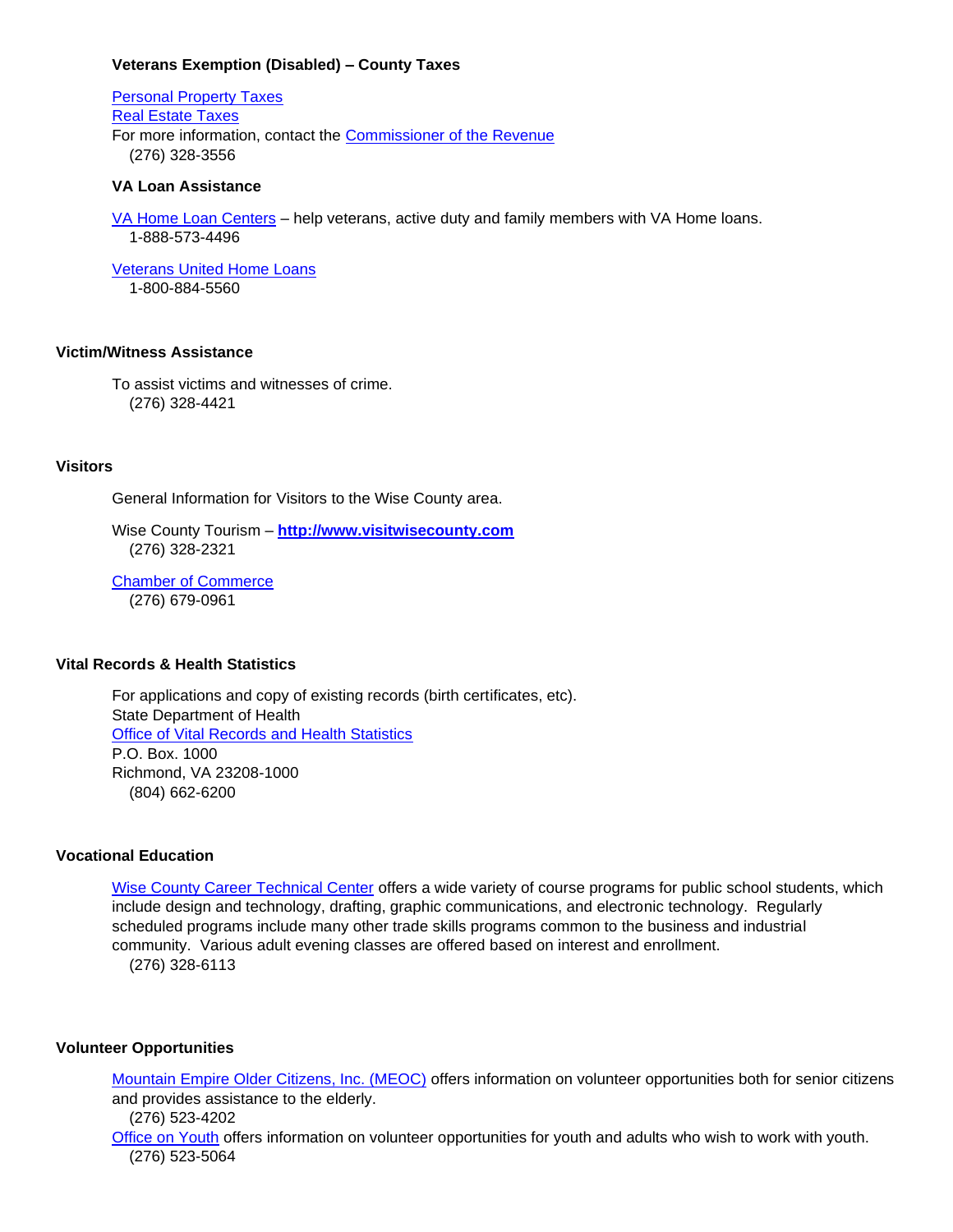#### **Voter Registration**

Registration closes 29 days prior to an election. [REGISTRAR](http://www.wisecounty.org/registrar/registrar.html) (276) 328-8331

**[Back to Top](#page-0-2)** 

<span id="page-36-0"></span>- W -

# **Waste Disposal**

(See [Convenience Centers and Can Sites\)](#page-6-0) (See also [Landfill\)](#page-19-2)

### **Water Services**

# **[PUBLIC SERVICE AUTHORITY](http://www.wisecountypsa.org/)**

Provides water and sewer services to selected areas of Wise County. (276) 679-1263

#### **TOWN WATER SERVICES**

All towns have water service available to their residents and to some county residents in their immediate vicinity. Contact the town in question to determine the scope of their service area.

[Appalachia](http://www.townofappalachiava.us/) (276) 565-3900 **[Big Stone Gap](http://www.bigstonegap.org/contact.htm)**  (276) 523-4382 **[Coeburn](http://www.townofcoeburn.com/)**  (276) 395-3323 [Pound](http://www.poundva.com/) (276) 796-5188 [St. Paul](http://www.stpaulva.org/) (276) 762-9683 **[Wise](http://www.townofwise.net/)** (276) 328-6119

#### **UNDERGROUND UTILITIES LOCATION**

Miss Utility - Location of existing facilities, new construction, etc. 1-800-552-7001

## **Website (Wise County)**

[http://www.wisecounty.org](http://www.wisecounty.org/)

#### **Wells**

Permits and inspections for new or replacement wells. [Health Department](http://www.vdh.virginia.gov/LHD/lenowisco/index.htm) 134 Roberts Ave, SW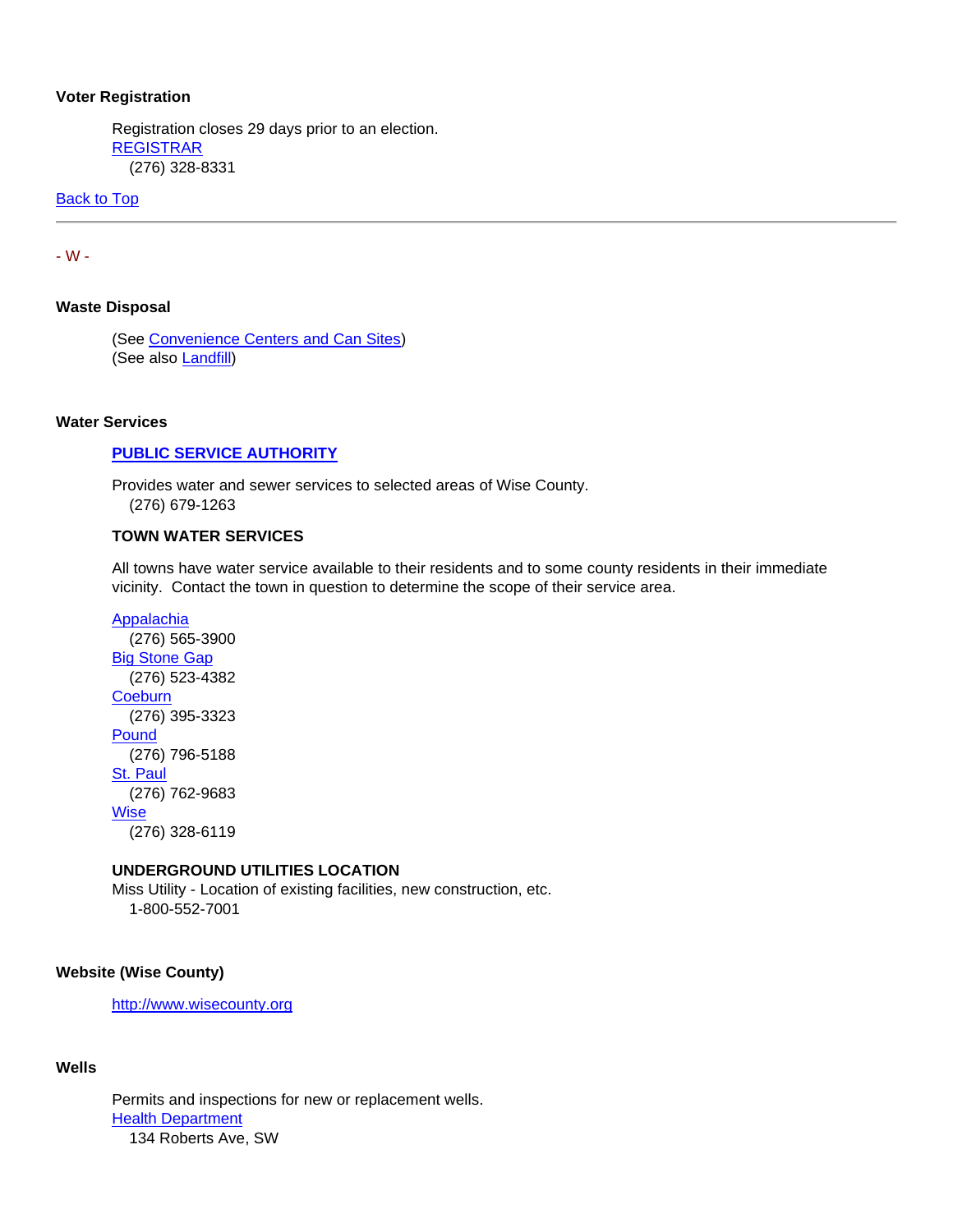Wise, VA 24293 (276) 328-8000

## **Wills (Probate)**

[Circuit Court Clerk](http://www.courtbar.org/) (276) 328-6111

## **Wise-TV (PEG channel)**

Wise County Public, Educational and Government (PEG) information channel on ComCast Cable channel 19 and InterMountain Cable channel 67. Tune in for Board of Supervisors meetings, School Board meetings, educational programs, change of schedule notices for schools, other public notices, etc.

(276) 328-2321

## **Women, Infants and Children (WIC) Program**

Supplemental food and education program for women who are pregnant, post-partum or breast feeding; infants up to one year of age; and children up to five years.

## [Health Department](http://www.vdh.virginia.gov/LHD/lenowisco/index.htm)

 134 Roberts Ave, SW Wise, VA 24293 (276) 328-8000

[Back to Top](#page-0-2)

<span id="page-37-0"></span>- X -

[Back to Top](#page-0-2)

<span id="page-37-1"></span>- Y -

## **Youth Athletics**

[Wise County Youth Soccer](http://www.wisecountyyouthsoccer.org/)

Wise County Youth Soccer is a volunteer, non-profit organization promoting soccer for the children of Wise County.

## **Youth Development**

# **4-H Programs**

[Cooperative Extension service](http://offices.ext.vt.edu/wise/)

(276) 328-6194

# [Office on Youth](http://www.lpoy.org/)

Advocates and promotes positive youth development. Facilitates access to services enhancing the quality of life through prevention of delinquency and substance abuse.

(276) 523-5064